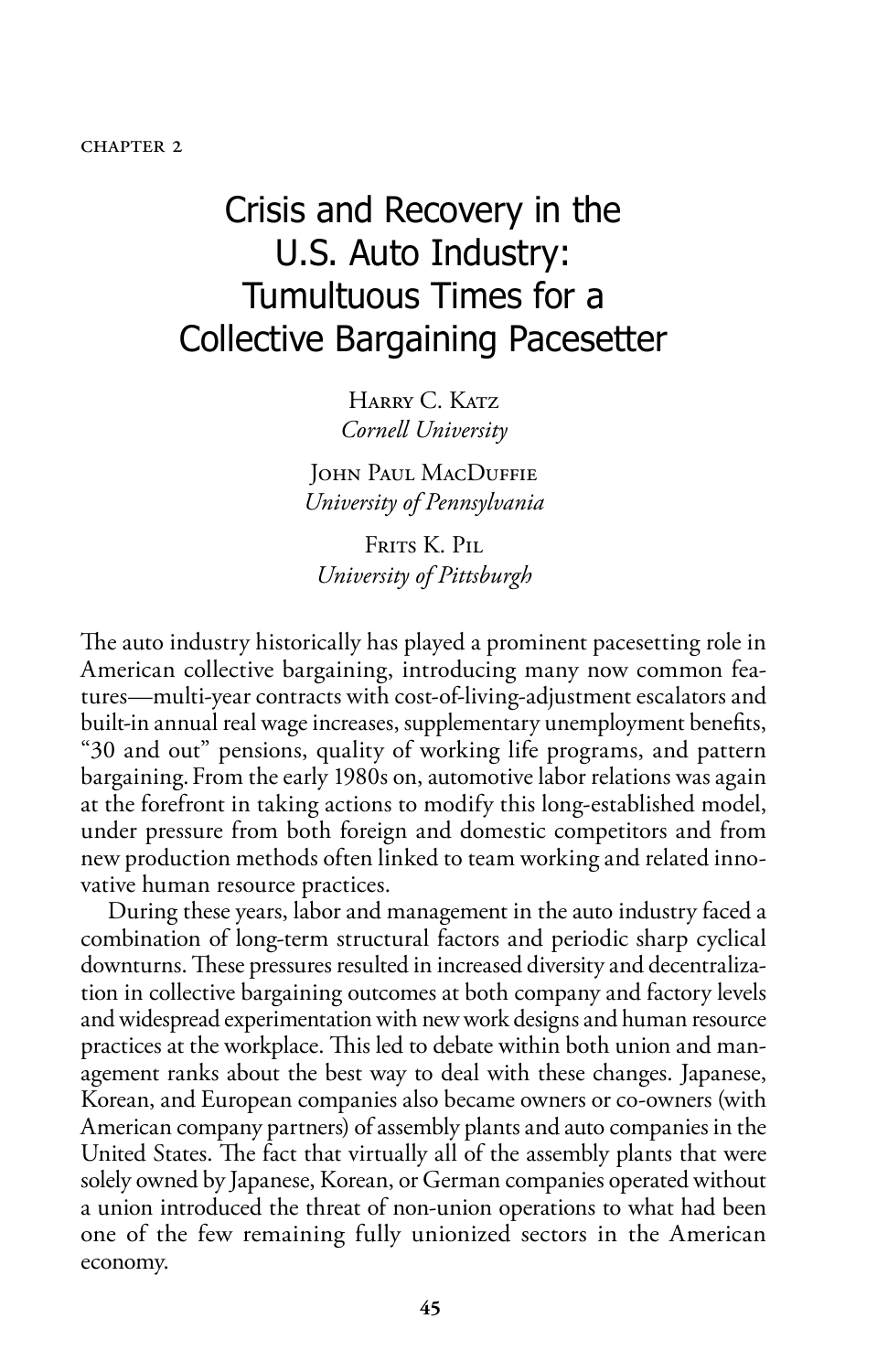Then in 2008 and 2009, a crisis of historic proportion hit the U.S. auto industry, particularly General Motors (GM), Ford, and Chrysler, who were already suffering from longer-term market share declines when the crisis arrived. GM and Chrysler went through bankruptcies they were able to escape from only with the help of bailout funds from the U.S. federal government. First facing massive layoffs and plant closings and then the threat of the potential liquidation of one or more of the U.S. based producers, the United Auto Workers (UAW) agreed to unprecedented concessions that included the transfer of retiree health care liabilities to union-managed funds and a significantly lower-tier wage for new hires. Recent years have seen the recovery of profits and a modest rebound in employment at GM, Ford, and Chrysler. Meanwhile, many other changes have occurred within the U.S. auto sector, including a more prominent role for supplier companies and an increasingly large role for foreign-owned auto plants (that were also put into a vulnerable position during the financial crisis by their dependence on at-risk suppliers).

Before we analyze recent developments in U.S. automotive industrial relations, we first review the industry's distinctive and often innovative history of labor–management relations. In the next section, we describe the unions and the companies involved in automotive labor relations. Subsequent sections focus on the competitive and technological environment affecting the bargaining context for the U.S. automotive industry; the structure of collective bargaining; new developments in collective bargaining from 1979 to the present, with a particular emphasis on the past ten years; and a look at challenges confronting the industry going forward.

#### **The Parties**

#### **The Unions**

The United Auto Workers (UAW) is the primary union representing workers in the auto industry. The International Union of Electricians (IUE), which recently affiliated with the Communications Workers of America, also represents some hourly workers in the assembly firms (primarily in the electrical products plants of these firms). By the late 1940s, the UAW had organized all hourly workers in the companies that assembled cars and trucks.Until 1985, the UAW was an international union because it included Canadian autoworkers. In 1985, the Canadian autoworkers voted to secede, and a separation agreement was negotiated between the United States and Canadian parts of the UAW to form the Canadian Auto Workers.

The UAW is a large and fairly centralized union. The internal structure of the union includes departments organized along company lines in the auto industry and an agricultural implements department. National union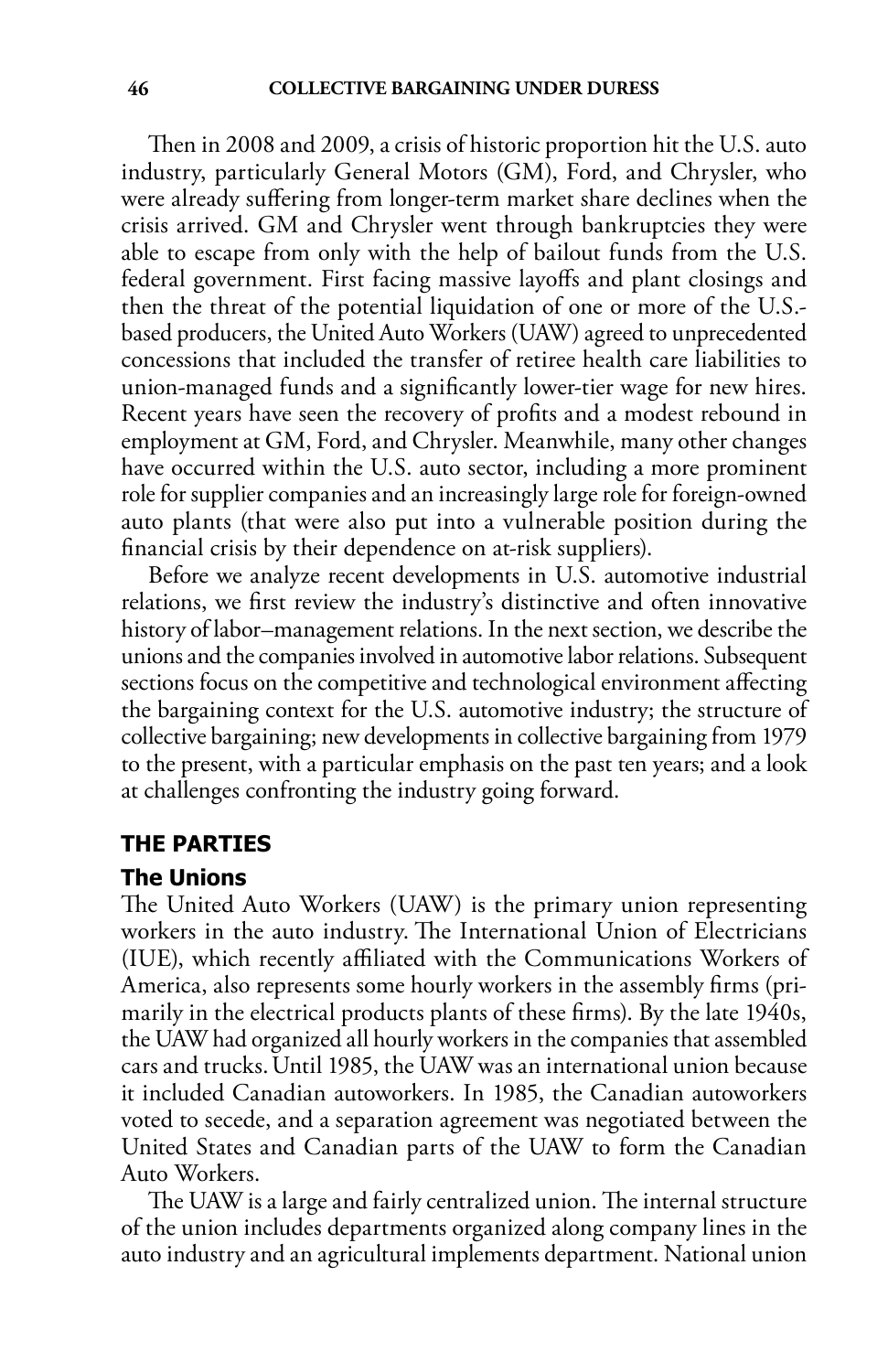staff coordinates bargaining within each department and also assist in the implementation of benefits, employee assistance, health and safety, and quality of working life programs.

The central figure in the union over the postwar period was Walter Reuther who along with his brothers was active in the union's sit-down strikes and organizing efforts in the 1930s. Reuther served as president of the UAW from 1947 until his death in 1970. During his tenure, Reuther led a coalition (the Administrative Caucus) that dominated the national affairs of the union, and while he was alive, Reuther's influence and imagination encouraged an innovative spirit within auto bargaining (Steiber 1962). Under Reuther's guidance, the UAW also was very active in national and local politics and a strong supporter of the Democratic Party.

Yet, even with the dominance of the Reuther coalition, the UAW historically has had strong democratic traditions. This was evident, for example in the 1980s and 1990s with the internal debates between Reuther's Administrative Caucus, which explored new forms of work organization and experimented with union–management collaboration, and the more militant New Directions Movement, which espoused a return to more traditional forms of work organization. In 1996, the UAW, United Steel Workers (USW), and International Association of Machinists (IAM) announced plans to merge by 2001. Merger talks, however, stalled (with the IAM pulling out of the process) over disagreements concerning how union officials would be selected (elections versus appointment) and other matters (Bureau of National Affairs 2000).

The UAW continues to be organized in three primary departments aligned with the main domestic companies, even following Chrysler's acquisition by Daimler and then Fiat.<sup>4</sup> When supplier firms spun off from GM, Ford, or Chrysler (Delphi from GM and Visteon from Ford), they were still covered by the UAW department for the parent company.

#### **The Companies**

The American assembly companies are commonly referred to as the Big Three—GM, Ford, and Chrysler. We will continue to use this term for consistency and simplicity, even though the creation in 2009 of Fiat– Chrysler means that the "Big Two-and-a-Half" would be more appropriate. More significantly, with growth in the number of foreign-owned auto plants and the increase in U.S. sales by the parent companies of those plants, the competitive situation in the U.S. market increasingly resembles that of Europe, in the sense that there is fierce competition among six or seven original equipment manufacturers, each having 10% to 20% market share, rather than the dominance of domestic automakers that the term *Big Three* implies.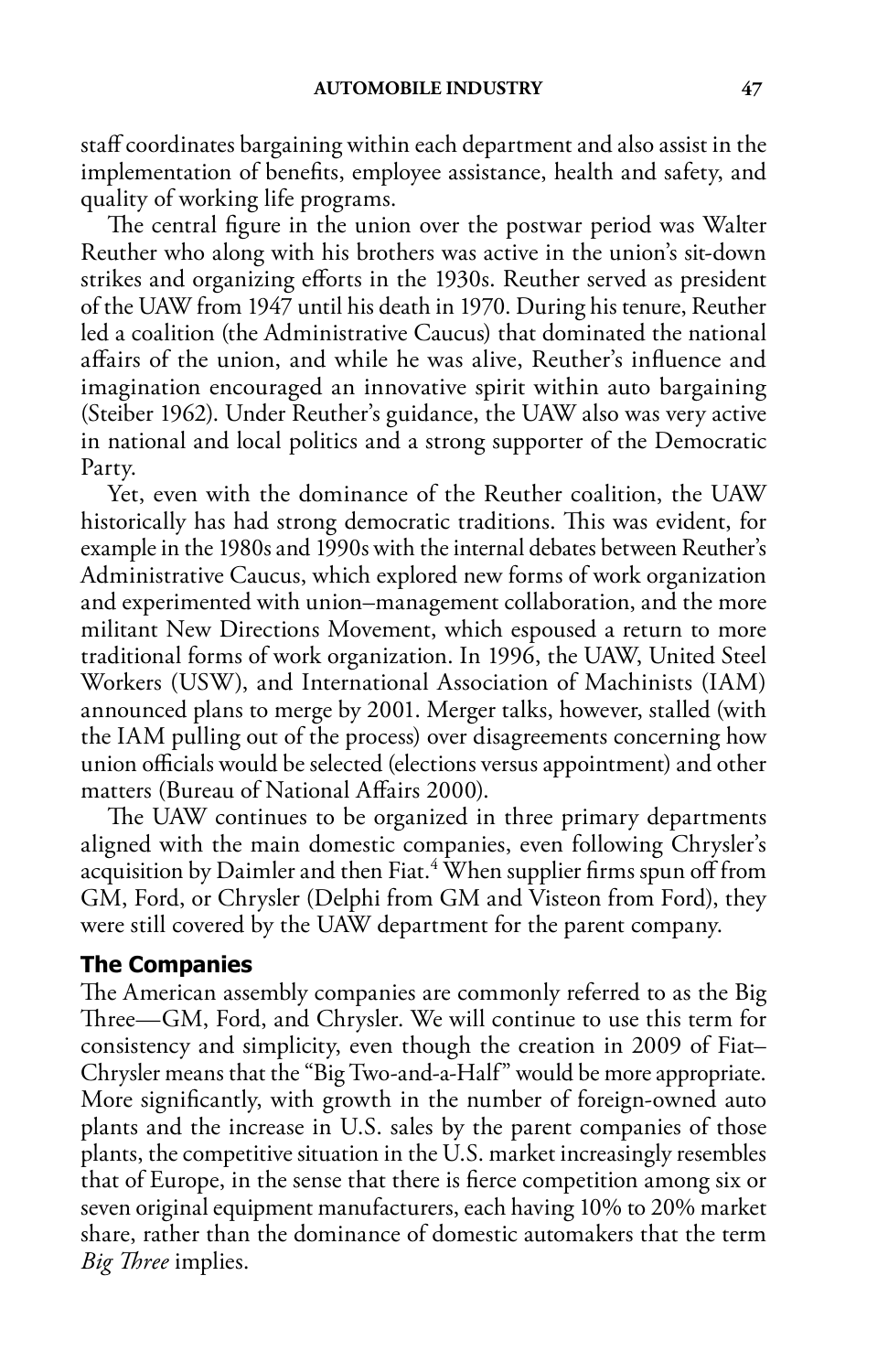The Big Three produce a number of car and truck parts, and they assemble those parts into final vehicles, although the extent to which the assemblers are vertically integrated (i.e., using parts produced in their own plants) varies. Overall, the trend across all the assemblers is toward much more disintegration (i.e., many fewer parts procured from fully owned suppliers, particularly since the spinoffs of Delphi and Visteon). The Big Three are completely unionized, and their national (companywide) collective bargaining agreements cover the companies' final assembly and parts plants. Table 1 contains basic information about these companies.

Since the early 1980s, there has been a steady stream of foreign investment in the form of U.S.-located assembly plants with Japanese (starting with Honda in 1982), German (BMW in 1994), and Korean (Hyundai in 2005) ownership, referred to in the industry and in this paper as the transplants. Table 2 contains summary information on these plants. Three of the transplants acquired union status by virtue of their joint venture arrangements with U.S. companies [NUMMI (GM–Toyota), Diamond

|              |                 | Assembly plants |                |                                     |
|--------------|-----------------|-----------------|----------------|-------------------------------------|
| 2000 company | U.S.            | Canada          | Mexico         | 2000 N. American vehicle production |
|              |                 |                 |                |                                     |
| GМ           | 21              | 3               | 3              | 5,631,771                           |
| Ford         | 16              | 3               | $\overline{2}$ | 4,669,253                           |
| Chrysler     | 11              | 3               | 3              | 2,972,355                           |
|              |                 | Assembly plants |                |                                     |
| 2005 company | U.S.            | Canada          | Mexico         | 2000 N. American vehicle production |
| GM           | 21              | 3               | 3              | 4,565,603                           |
| Ford         | 15              | $\overline{2}$  | 2              | 3,117,305                           |
| Chrysler     | 12              | $\overline{c}$  | $\overline{c}$ | 2,794,546                           |
|              |                 | Assembly plants |                |                                     |
| 2010 company | U.S.            | Canada          | Mexico         | 2000 N. American vehicle production |
| GМ           | 11              | 3               | 3              | 2,565,616                           |
| Ford         | 10              | $\overline{2}$  | $\overline{2}$ | 2,328,278                           |
| Chrysler     | 6               | $\overline{2}$  | $\overline{2}$ | 1,571,662                           |
|              | Assembly plants |                 |                |                                     |
| 2011 company | U.S.            | Canada          | Mexico         | 2000 N. American vehicle production |
| <b>GM</b>    | 11              | 3               | 3              | 2,565,616                           |
| Ford         | 9               | $\overline{2}$  | 2              | 2,619,797                           |
| Chrysler     | 7               | $\overline{2}$  | 2              | 1,993,455                           |

TABLE 1 U.S. Automotive Companies: North American Assembly Operations

Sources: *Automotive News Market Data Book*, various issues; *Ward's Automotive Yearbook,* various issues.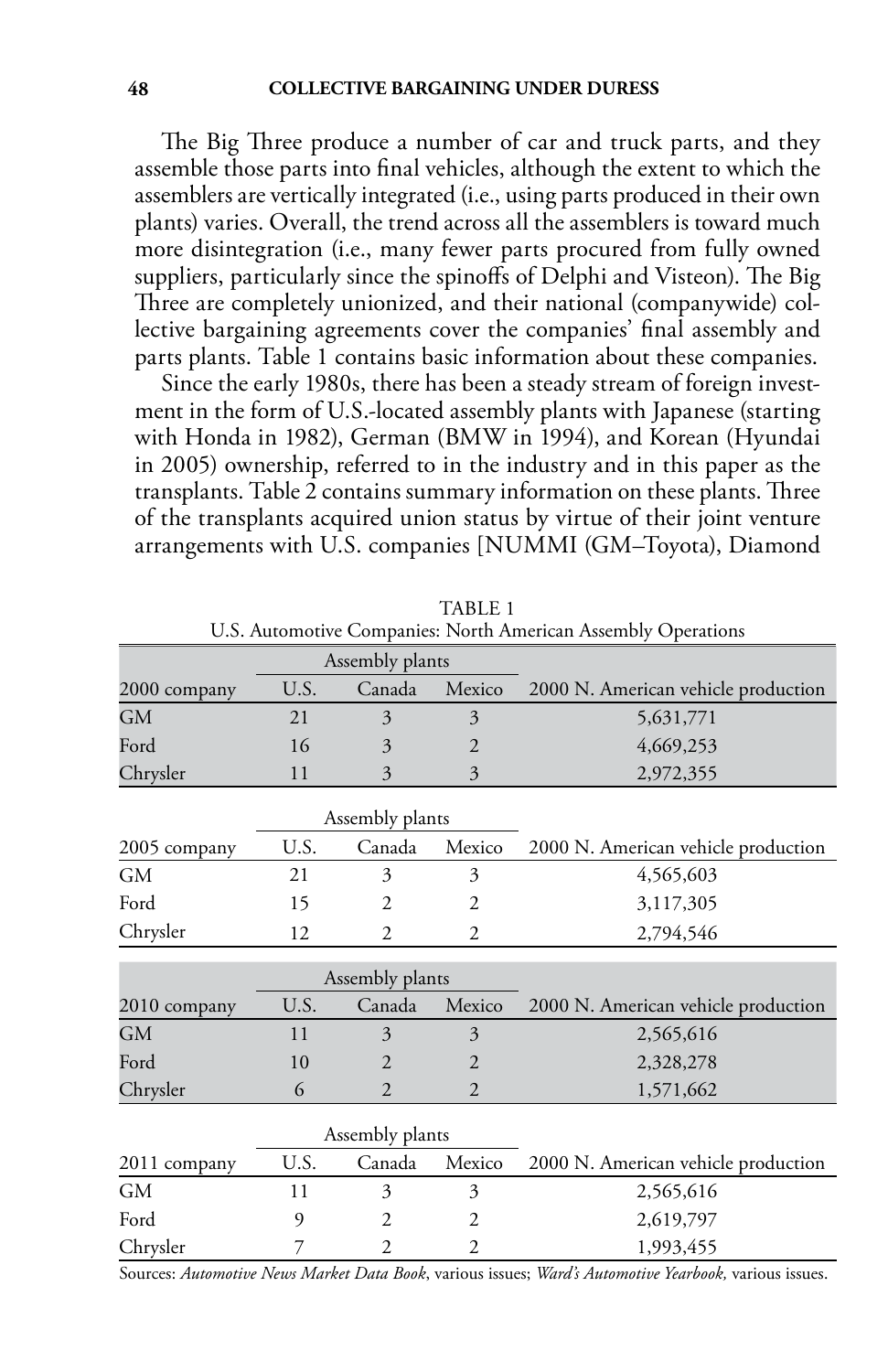| $\frac{1}{2}$  | I                                                                                                     |
|----------------|-------------------------------------------------------------------------------------------------------|
| l              | ֧֧֦֧֦֧֦֧֦֧֖֖֖֧֚֚֚֚֚֝֝֝֬ <u>֚</u><br>֧֪֧֝֝                                                             |
| <br> <br> <br> | ļ                                                                                                     |
|                | i<br>.<br>;<br>;<br>;<br>.<br>.<br>.<br><br>i<br>Ĭ<br>$\ddot{\phantom{a}}$<br>I<br>$\frac{1}{2}$<br>J |

|                            |                                                                                               |                  |                       | Est.                  |                |                         |                |
|----------------------------|-----------------------------------------------------------------------------------------------|------------------|-----------------------|-----------------------|----------------|-------------------------|----------------|
| Company name               | Company ownership                                                                             | Plant location   | Production<br>startup | employment<br>in 2010 | Output<br>2000 | Output<br>2010          | Output<br>2011 |
| Honda of America Mfg.      | Honda 100%                                                                                    | Marysville, OH   | 1982                  | 4,315                 | 451,367        | 340,561 285,258         |                |
| Nissan Motor Mfg. USA      | Nissan 100%                                                                                   | Smyrna, TN       | 1983                  | 6,700                 | 377,275        | 282,027                 | 333,392        |
| New United Motor Mfg. Inc. | GM 50%; Toyota 50%                                                                            | Fremont, CA      | 1984                  | $Closed^*$            | 344,076        | 90,814                  | $\circ$        |
| Honda Canada Mfg.          | Honda 100%                                                                                    | Alliston, ON     | 1986                  | 4,600                 | 326,823        | 278,272                 | 232,411        |
| AutoAlliance International | Ford 50%; Mazda 50%**                                                                         | Flat Rock, MI    | 1987                  | 3,500                 | 107,431        | 122,754                 | 116,430        |
| Mitsubishi Motor Mfg.      | Mitsubishi 100%                                                                               | Normal, IL       | 1988                  | 1,300                 | 221,975        | 29,375                  | 37,083         |
| Toyota Motor Mfg. (Canada) | Toyota 100%                                                                                   | Cambridge, ON    | 1988                  | 4,300                 | 183,739        | 307,698                 | 289,124        |
| Toyota Motor Mfg. (KY)     | Toyota 100%                                                                                   | Georgetown, KY   | 1988                  | 6,900                 | 123,553        | 371,694 315,889         |                |
| CAMI Inc.                  | GM 50%; Suzuki 50% 3                                                                          | Ingersoll, ON    | 1989                  | 2,775                 | 107,651        | 242,929                 |                |
| Honda of America Mfg.      | Honda 100%                                                                                    | East Liberty, OH | 1989                  | 2,230                 | 225,723        | 246,743                 | 195,304        |
| Subaru-Isuzu Auto Inc.     | Fuji Hvy. Ind. 50%; Isuzu 50% Lafayette, IN                                                   |                  | 1989                  | 1,315                 |                | 208,676 245,751 241,175 |                |
|                            | Sources: Automotive News, various issues; Automotive News Market Data Book; company websites. |                  |                       |                       |                |                         |                |

Sources: *Automotive News*, various issues; *Automotive News Market Data Book*; company websites.

\* In 2012, Ford took 100% ownership of this plant. \*\* In 2009, GM took 100% ownership of this plant.

' In 2012, Ford took 100% ownership of this plant.<br>" In 2012, Ford took 100% ownership of this plant.<br>" NUMMI closed in 2010 after GM withdrew from the joint venture during its bankruptcy proceedings and Toyota declined to \*\*\* NUMMI closed in 2010 after GM withdrew from the joint venture during its bankruptcy proceedings and Toyota declined to purchase GM's equity share.

# **automobile industry 49**

Table continues, next page Table continues, next page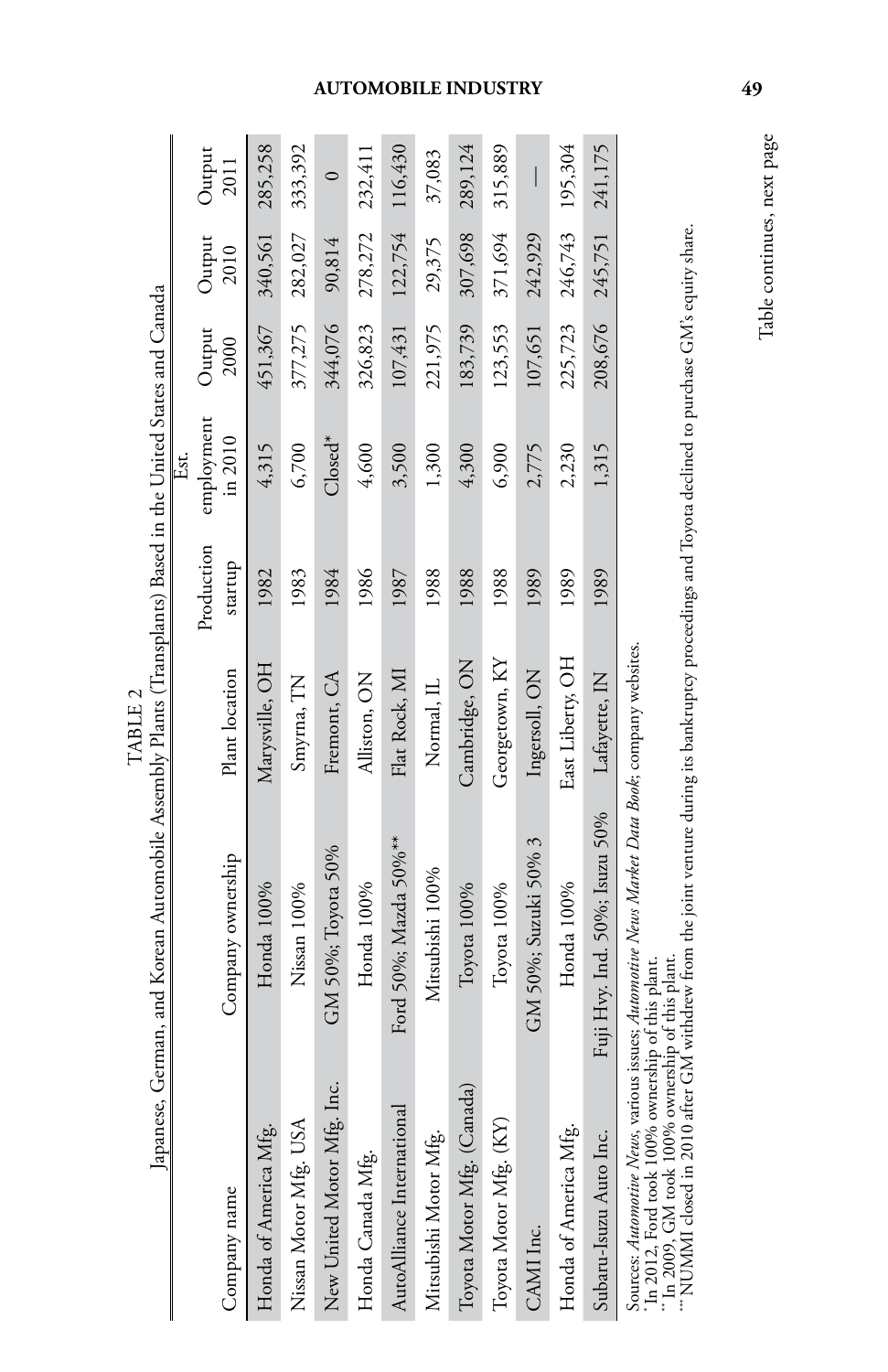| $50 - 20$<br>١                                                                                                                                                                                                                 |                                                                       |
|--------------------------------------------------------------------------------------------------------------------------------------------------------------------------------------------------------------------------------|-----------------------------------------------------------------------|
|                                                                                                                                                                                                                                |                                                                       |
|                                                                                                                                                                                                                                |                                                                       |
| contractive contractive to the contractive of the contractive of the contractive of the contractive of the contractive of the contractive of the contractive of the contractive of the contractive of the contract of the cont |                                                                       |
|                                                                                                                                                                                                                                | ֧֖֧֧֧֧֚֚֚֡֓֓֝֬֓֝֬֓֓֓֝֓֝֓֝֬<br>֧֖֖֧֧֧֚֚֚֚֚֚֚֚֚֚֚֚֚֚֚֚֚֚֚֚֚֚֚֚֚֚֚֚֝֝֬֝֬ |
| versite in the second the second                                                                                                                                                                                               | j                                                                     |
|                                                                                                                                                                                                                                | Ì,<br>j                                                               |
| sheeting control to control the non-                                                                                                                                                                                           |                                                                       |
|                                                                                                                                                                                                                                |                                                                       |
|                                                                                                                                                                                                                                |                                                                       |
|                                                                                                                                                                                                                                |                                                                       |
| ١                                                                                                                                                                                                                              |                                                                       |
|                                                                                                                                                                                                                                |                                                                       |

| Company name                                                                                  | Company ownership | Plant location   | Production<br>dnuras | employment<br>in 2010<br>Ėst. | putput<br>2000                        | $O$ urput   | $rac{100}{2011}$ |
|-----------------------------------------------------------------------------------------------|-------------------|------------------|----------------------|-------------------------------|---------------------------------------|-------------|------------------|
| BMW Mfg. Corp.                                                                                | <b>8MW 100%</b>   | Spartanburg, NC  | 1994                 | 4,600                         | 38,665                                | 157,703     | 277,074          |
| Mercedes-Benz U.S.                                                                            | Daimler-Benz 100% | Vance, AL        | 1997                 | 4,000                         | 80,005                                | 125,393     | 127,273          |
| Toyota Motor Mfg. (IN)                                                                        | Toyota 100%       | Princeton, IN    | 8661                 | 4,600                         | 129,724                               | 243,992     | 248,659          |
| Honda Mfg. of Alabama                                                                         | Honda 100%        | Lincoln, AL      | 2001                 | 4,300                         | $\bigg $                              | $272,\!082$ | 264,324          |
| Mfg.<br>Nissan North America US                                                               | Nissan 100%       | Canton, MS       | 2003                 | 4,100                         |                                       | 228,954     | 229,502          |
| Toyota Motor Mfg. Texas Inc.                                                                  | Toyota 100%       | San Antonio, TX  | 2003                 | 2,000                         | $\overline{\phantom{a}}$              | 150,098     | 147,645          |
| Hyundai Motor Mfg. Ala-<br>bama                                                               | Hyundai 100%      | Montgomery, AL   | 2005                 | 3,000                         |                                       | 300,500     | 342,162          |
| Kia Motors Mfg. Georgia                                                                       | Hyundai 100%      | West Point, GA   | 2009                 | 2,500                         | $\overline{\phantom{a}}$              | 153,665     | 282,316          |
| Honda Mfg. of Indiana, LLC                                                                    | Honda 100%        | Greensburg, IN   | 2010                 | 2,000                         |                                       | 95,116      | 81,554           |
| Toyota Motor Mfg. (MS)                                                                        | Toyota 100%       | Blue Springs, MS | 2011                 | 2,000                         | $\begin{array}{c} \hline \end{array}$ |             | 2,358            |
| Volkswagen                                                                                    | <b>VW 100%</b>    | Chattanooga, TN  | 2011                 | 2,000                         |                                       |             | 32,259           |
| Sources: Automotive News, various issues: Automotive News Market Data Book; company websites. |                   |                  |                      |                               |                                       |             |                  |

\* In 2012, Ford took 100% ownership of this plant.

\*\* In 2009, GM took 100% ownership of this plant.

' In 2012, Ford took 100% ownership of this plant.<br>" In 2009, GM took 100% ownership of this plant.<br>""NUMMI closed in 2010 after GM withdrew from the joint venture during its bankruptcy proceedings and Toyota declined to p  $^{*}_{\rm NUNM}$  in 2010 after GM  $^{*}_{\rm N}$  bank of the from the joint venture during its bankruptcy proceedings and Toyota declined to purchase GM's equity share.  $^{*}_{\rm NUNM}$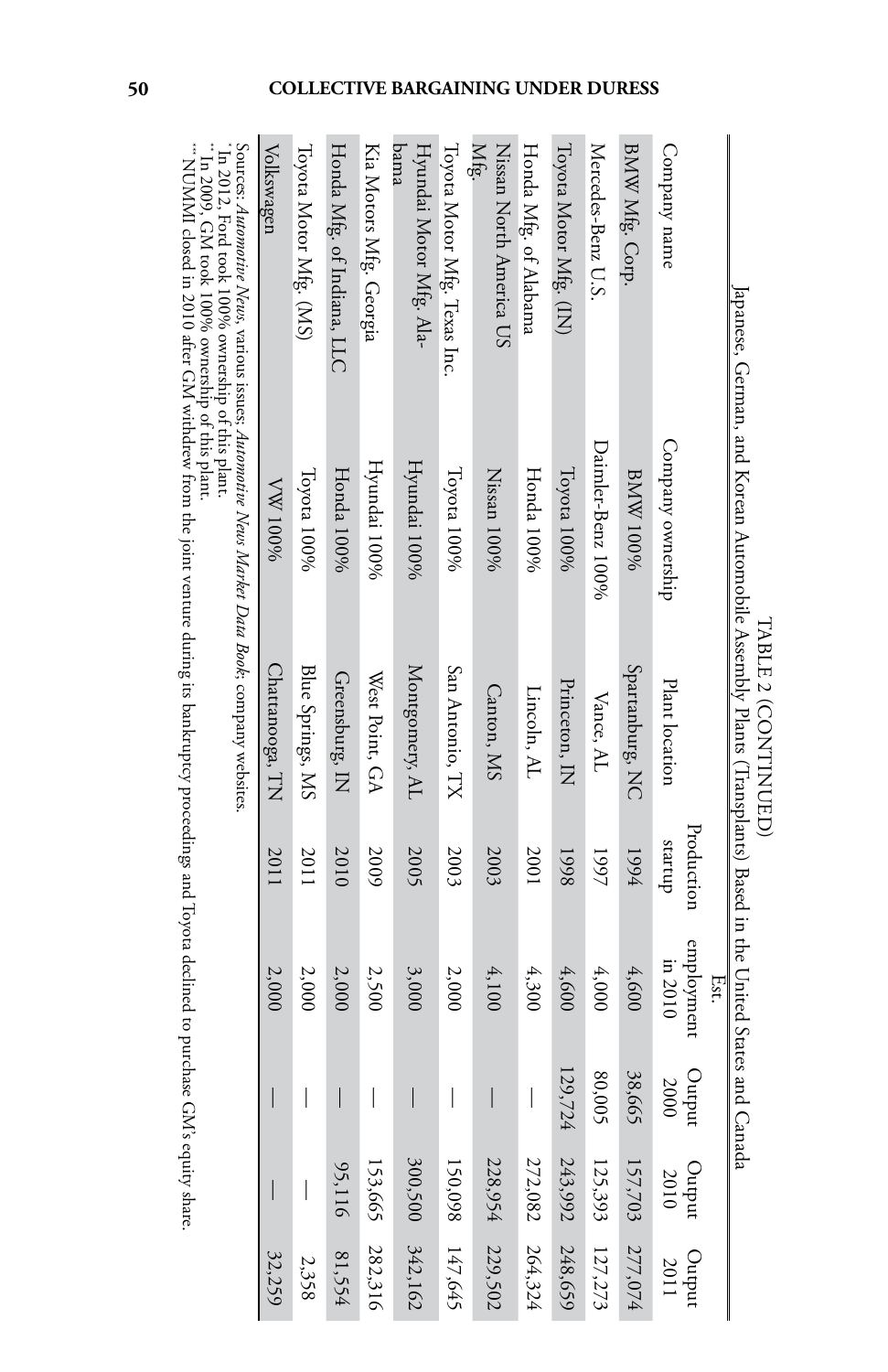Star (Chrysler–Mitsubishi), and Auto Alliance (Ford–Mazda)]. These arrangements have been somewhat fluid; they have been altered at two of these plants since they opened, and NUMMI closed in 2010.<sup>5</sup>

In the three decades since the first Japanese transplant was located in the United States, the penetration of Japanese producers has been dramatic. As of 2012, 15 Japanese car factories operate in North America. In addition to the Japanese facilities, two German transplants started production in the 1990s—BMW in Spartanburg, North Carolina; and Mercedes-Benz in Vance, Alabama. Volkswagen opened the third German transplant facility in Chattanooga, Tennessee, in 2011, returning to the U.S. for the first time since its failed effort at a converted Chrysler plant in Westmoreland, Pennsylvania, which closed in 1988. Hyundai and Kia established their own facilities in Alabama and Georgia, respectively, bringing the total number of foreign-owned factories to 20. Overall, transplant production doubled from approximately two million units in 1990 to more than four million in 2011.

Because of the growth in transplant production, the geography of automotive production has shifted. The initial Japanese transplants in the 1980s were located close to the I-75 interstate highway in states near (or just south of) the Great Lakes Region (Ohio, Tennessee, Kentucky, Indiana, Michigan, Illinois) in proximity to the bulk of the Big Three's facilities. However, since 1994, foreign firms have been choosing locations farther south, albeit still close to I-75 to facilitate supply chain logistics, in Alabama (Mercedes-Benz, Honda, Hyundai), Georgia (Kia), Mississippi (Nissan and Toyota), and Texas (Toyota), as well as further investment in Tennessee (Nissan, Volkswagen). Although Ford, GM, and Chrysler all had factories in that region, many of those factories have since closed; also now closed are all Big Three assembly plants on the East and West Coasts.

Overall, although the east–west dispersion of automotive manufacturing was dramatically reduced, north–south dispersion was greatly increased such that many new foreign-owned plants are located far from areas with substantial histories of unionization. This combination of geographical separation and location in historically non-union states poses substantive challenges for the UAW's efforts to organize the newer transplants.

Although the UAW has launched various organizing drives in unorganized transplants in recent years, none of these drives has come close to being successful. The UAW, for example, tried to unionize Nissan workers in Tennessee in 1997, and then again in 2001, but soundly lost both representation elections (receiving only 32% of the vote in the 2001 election) (Bureau of National Affairs 2001). Despite these losses, UAW efforts to organize the transplants continue. In the case of Nissan, it shifted its focus to the newer Mississippi plant, trying (unsuccessfully) to unionize the facility in 2005 and 2007.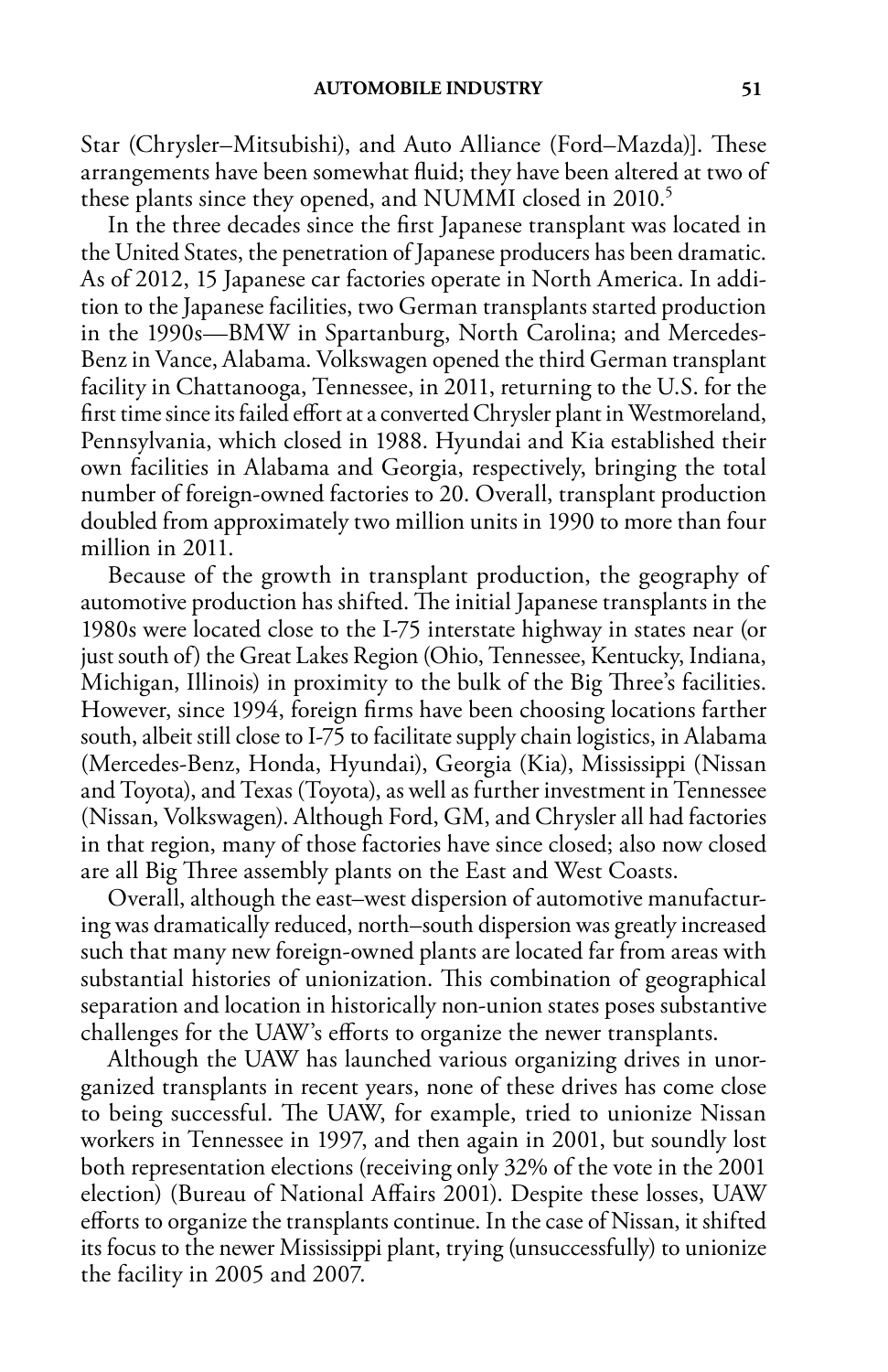As a result of the employment and market share declines occurring at the Big Three and the union's inability to organize the transplants and many of the independent supplier companies (described more fully later), UAW membership has declined significantly. In 1979, the UAW's membership peaked at 1,527,858 members. The union had 654,657 members as recently as 2004. As of 2011, the UAW had 380,719 members, a reduction of 75% over 33 years (Bureau of National Affairs 2012).

## **The Bargaining Context**

#### **The Competitive Environment**

From 1946 until 1979, the auto industry in the United States was on a prosperous growth path, even in the face of the industry's periodic sharp cyclical swings. Over those years, domestic production of cars and trucks increased from 5 to 13 million vehicles. This economic environment was conducive to steady improvements and general stability in labor relations. Three environmental factors were critical—growth in domestic auto sales, a low level of imported vehicle sales, and a high degree of unionization. Yet, in the early 1980s, labor and management that had grown accustomed to long-run growth in total vehicle sales and profits were confronted by a number of fundamental changes in the auto market.

One important aspect of the change was an increase in international competition in the form of increased vehicle imports. The level of imports increased steadily during the 1960s and 1970s from a postwar low of 5% in 1955; surged during the 1980s; declined in the 1990s as Japanese, Korean, and German companies increased their North American production capacity; and rose again as the sales of foreign models only available as imports grew. The market share of these foreign automakers, based on sales of both imported and locally manufactured products, has increased steadily from less than 10% of the market in the mid-1960s to more than 50% today. As shown in Table 3, the North American market share of the Big Three plummeted from close to 70% at the turn of this century to 47% in 2011, with a large chunk of the lost market share going to Japanese and non-Japanese transplants.

Sizable cyclical swings buffeted the auto industry from the early 1980s through the arrival of the new millennium. The industry experienced a sharp downturn in the early 1980s, a sales rebound in the late 1980s, another downturn in the early 1990s, and a sales/profit recovery in the mid- and late 1990s. Following the attacks of 9/11/2001, automotive sales helped lead an economic recovery, spurred by extensive sales incentives, driving the U.S. industry to record annual sales of nearly 17 million in 2005. During these swings, industry employment rose and fell along with vehicle sales and production. Then in 2008 and 2009, the U.S. auto industry was hit with its biggest downturn ever as a consequence of the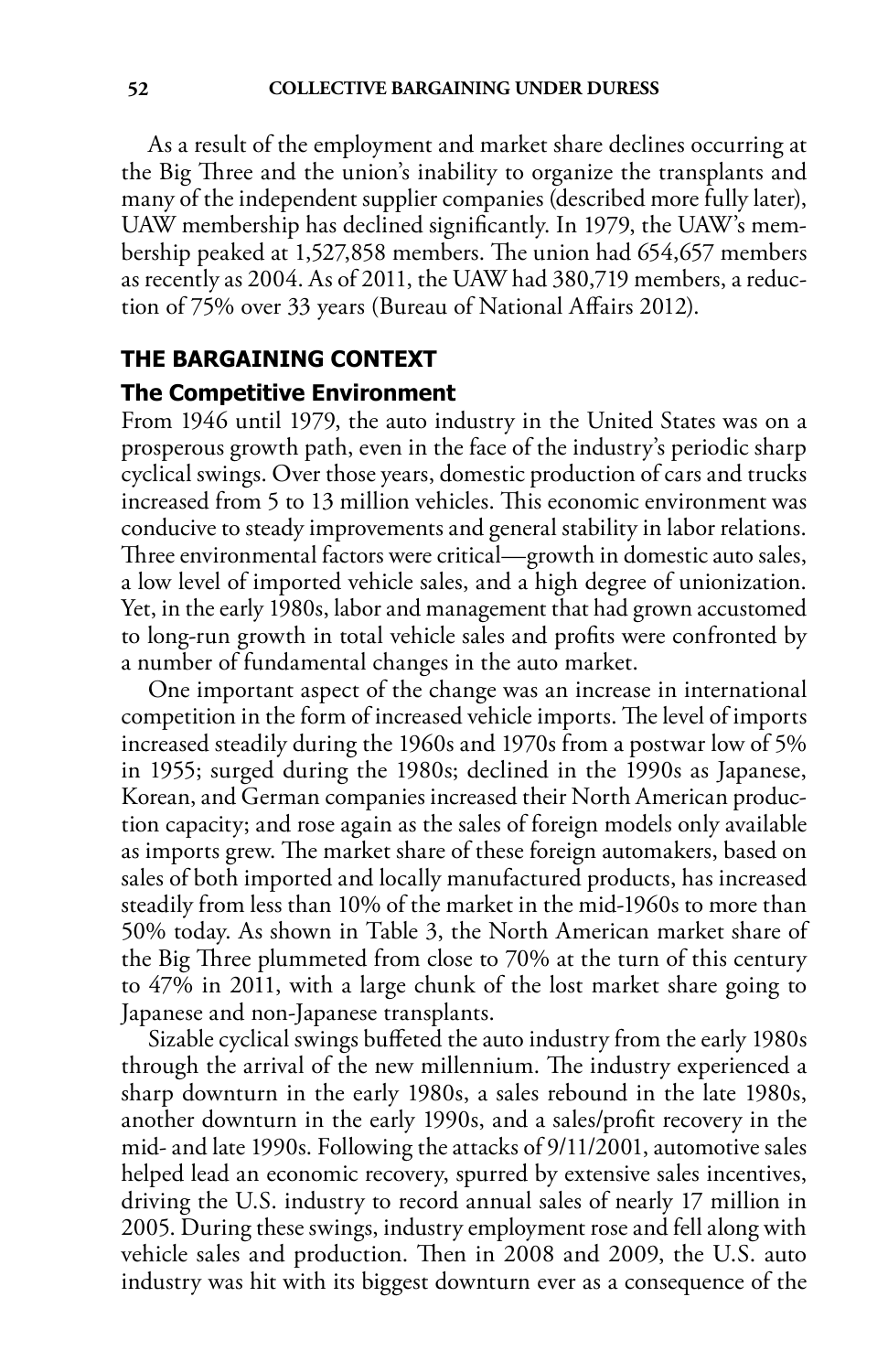|      |        | American<br>automakers |                                       |                                    |          |                                      |
|------|--------|------------------------|---------------------------------------|------------------------------------|----------|--------------------------------------|
| Year | Sales  | Total<br>sales (%)     | Japanese<br>transplants<br>production | Other<br>transplants<br>production | Japanese | Total<br>imports sales imports sales |
| 1991 | 8,672  | 70                     | 1,312                                 | 19                                 | 1,862    | 2,567                                |
| 1992 | 9,279  | 72                     | 1,438                                 | 17                                 | 1,698    | 2,337                                |
| 1993 | 10,247 | 73                     | 1,644                                 | 15                                 | 1,575    | 2,158                                |
| 1994 | 10,998 | 73                     | 1,921                                 | 73                                 | 1,597    | 2,145                                |
| 1995 | 10,764 | 73                     | 2,036                                 | 100                                | 1,337    | 1,908                                |
| 1996 | 10,990 | 72                     | 2,310                                 | 130                                | 1,127    | 1,714                                |
| 1997 | 10,788 | 71                     | 2,301                                 | 147                                | 1,271    | 1,947                                |
| 1998 | 10,93  | 70                     | 2,409                                 | 243                                | 1,310    | 2,036                                |
| 1999 | 11,731 | 69                     | 2,586                                 | 293                                | 1,500    | 2,494                                |
| 2000 | 11,582 | 67                     | 2,818                                 | 337                                | 1,619    | 2,868                                |
| 2001 | 11,042 | 65                     | 2,922                                 | 325                                | 1,659    | 3,079                                |
| 2002 | 10,598 | 63                     | 2,882                                 | 297                                | 1,772    | 3,292                                |
| 2003 | 10,281 | 62                     | 3,071                                 | 266                                | 1,737    | 3,310                                |
| 2004 | 10,135 | 60                     | 3,483                                 | 209                                | 1,677    | 3,395                                |
| 2005 | 9,868  | 58                     | 3,735                                 | 294                                | 1,743    | 3,402                                |
| 2006 | 9,060  | 55                     | 3,627                                 | 441                                | 2,146    | 3,692                                |
| 2007 | 8,402  | 52                     | 3,744                                 | 487                                | 2,223    | 3,753                                |
| 2008 | 6,346  | 48                     | 3,241                                 | 423                                | 2,043    | 3,375                                |
| 2009 | 4,656  | 45                     | 2,764                                 | 413                                | 1,484    | 2,721                                |
| 2010 | 5,228  | 45                     | 3,454                                 | 737                                | 1,403    | 2,669                                |
| 2011 | 5,996  | 47                     | 3,020                                 | 1,029                              | 1,433    | 2,792                                |

TABLE 3 U.S. New Vehicle Sales of American Automakers, Japanese Transplants and Imports, and Total Imports, 1991–2011 (in 1000s)

Sources: *Ward's Automotive Yearbook*, various issues; *Automotive News Data Center*.

financial crisis. Total car and truck production in the United States plummeted from 10.8 million in 2007 to 8.7 million in 2008 and ended at a low of 5.8 million in 2009. By 2011, the production levels were back to the 10.8 million of 2007, but close to 40% of that now represents foreign transplant production.

Also significant for collective bargaining in recent years has been the formation of more extensive linkages between the assembler companies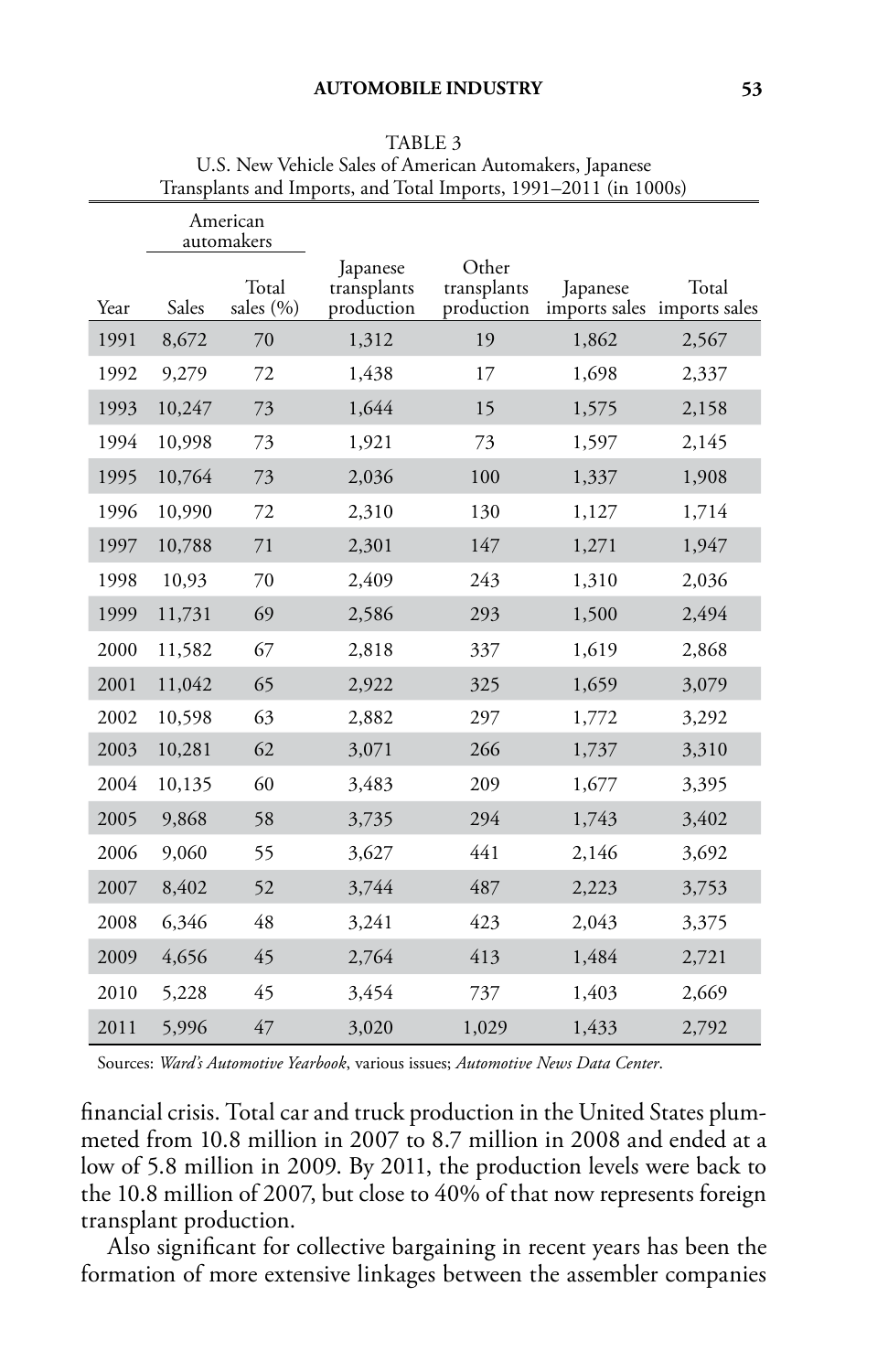and their parts suppliers. Most assemblers dramatically reduced the number of their parts suppliers and initiated longer-term contracts with the select group of suppliers that remained. In the late 1990s, GM and Ford spun off their internal parts plants into separate companies, Delphi and Visteon, respectively. Other first-tier suppliers have also grown through merger and acquisition, forming (along with the Big Three spinoffs) a new class of mega-supplier capable of designing, building, and handling the complex logistics for major modules or subsystems of the vehicle. These megasuppliers are primarily non-union, with some exceptions, although the UAW is devoting considerable organizing resources to change this situation. The collective bargaining implications of these spinoffs and the emergence of the mega-suppliers are discussed later in this chapter.

Partially as a result of the spinoff of supplier divisions but also as a result of a strong trend in the direction of outsourcing, employment at supplier plants has increased dramatically since the 1980s, at the expense of employment at vehicle assembly plants. Auto parts employment grew 61% from 1980 to 2000, while over the same period, employment fell just 3% at auto assembly plants (Katz, MacDuffie, and Pil 2002). However, the ratio of assembly production workers to supplier production workers dropped steadily over this period, from 0.94 (1980) to 0.57 (2000), with further decline to 0.39 by 2012. Interestingly, this shift in employment has not been accompanied by a commensurate closing of the gap between auto assembler and parts sector wages, as shown in Table 4. The pressure on wages from the non-union parts sector, which is now larger than the unionized sector, is the primary reason behind this persistent differential (the difference in benefits received by workers in the assembly and parts sectors, although difficult to quantify, are likely much larger).

### **Plant-Level Performance Differentials**

In the face of heightened competition, the Big Three and the UAW made substantial changes in their industrial relations practices from the early 1980s on. An important force for change was the perception that Japaneseowned plants, both in Japan and in the United States, had substantial productivity and quality advantages over the typical Big Three plant because of their use of lean production, a system developed by Toyota and used to varying degrees by all Japanese companies.

Lean production is described as combining a different way of thinking about production goals (quality and productivity as mutually attainable, not a trade-off) with new production methods aimed at boosting efficiency through the elimination of waste (reducing buffers through just-in-time inventory systems; "building in" rather than "inspecting in" quality) and human resource practices aimed at motivating workers and developing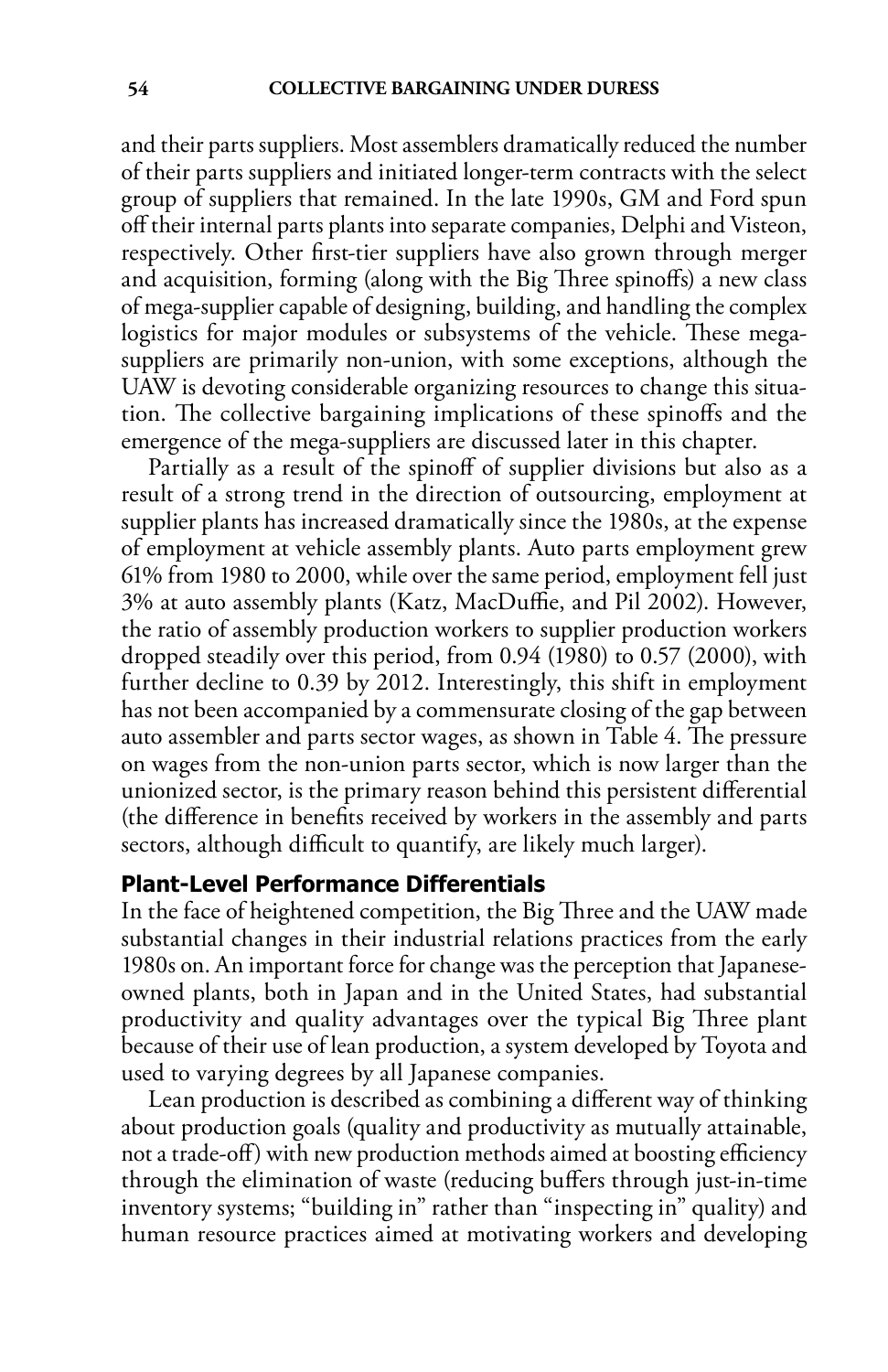|                    |                         |                     | Employment and Wage Data for US Auto Assembly and Parts Sectors, 2003–2012 | TABLE 4                 |                  |                             |         |                            |                         |
|--------------------|-------------------------|---------------------|----------------------------------------------------------------------------|-------------------------|------------------|-----------------------------|---------|----------------------------|-------------------------|
|                    |                         | Assembly employment |                                                                            |                         | Parts employment |                             |         |                            |                         |
| Year               | Production<br>employees | All employees       | hourly wage (\$)<br>Assembly                                               | Production<br>employees | All employees    | Parts hourly<br>wage $(\$)$ | E       | Assembly real<br>wage (\$) | Parts real<br>wage (\$) |
| 2003               | 227,800                 | 277,000             | 27.96                                                                      | 556,300                 | 693,100          | 20.19                       | 184.500 | 15.15                      | 10.94                   |
| 2004               | 219,100                 | 268,300             | 28.90                                                                      | 552,700                 | 682,700          | 20.84                       | 191.000 | 15.13                      | 10.91                   |
| 2005               | 201,400                 | 250,000             | 29.59                                                                      | 540,400                 | 658,200          | 21.90                       | 197.600 | 14.97                      | 11.08                   |
| 2006               | 187,600                 | 234,400             | 28.87                                                                      | 517,500                 | 640,800          | 21.11                       | 201.500 | 14.33                      | 10.48                   |
| 2007               | 179,300                 | 223,000             | 29.65                                                                      | 482,400                 | 597,000          | 20.66                       | 210.177 | 14.11                      | 9.83                    |
| 2008               | 146,000                 | 186,900             | 28.67                                                                      | 403,900                 | 517,000          | 21.09                       | 212.425 | 13.50                      | 9.93                    |
| 2009               | .09,600                 | 139,900             | 27.97                                                                      | 326,300                 | 421,800          | 20.82                       | 216.330 | 12.93                      | 9.62                    |
| 2010               | 109,300                 | 138,100             | 29.55                                                                      | 343,300                 | 443,500          | 20.85                       | 218.803 | 13.51                      | 9.53                    |
| 2011               | 131,600                 | 165,500             | 28.02                                                                      | 349,700                 | 453,900          | 20.40                       | 226.230 | 12.39                      | 9.02                    |
| 2011               | .38,400                 | 172,500             | 28.13                                                                      | 356,900                 | 470,200          | 19.89                       | 229.815 | 12.24                      | 8.65                    |
| Sources and notes: |                         |                     |                                                                            |                         |                  |                             |         |                            |                         |

The assembly data refer to SIC 3711 (NAICS 3361), while the parts data refer to SIC 3714 (NAICS 3363). The assembly data refer to SIC 3711 (NAICS 3361), while the parts data refer to SIC 3714 (NAICS 3363). 2003–2011 Employment and hourly wage data: January issues of *Employment and Earnings*, U.S. Department of Labor, Bureau of Labor Statistics, previous year's 2003–2011 Employment and hourly wage data: January issues of *Employment and Earnings*, U.S. Department of Labor, Bureau of Labor Statistics, previous year's November data. November data.

2012 Employment and hourly wage data: June issue of Employment and Earnings, month of May's data. 2012 Employment and hourly wage data: June issue of *Employment and Earnings*, month of May's data.

2003–2006 data can be found online at http://fraser.stlouisfed.org. 2007–2012 data can be found in *Employment and Earnings* publications 2003–2006 data can be found online at http://fraser.stlouisfed.org; 2007–2012 data can be found in *Employment and Earnings* publications CPI data can be found at http://tinyurl.com/rdx83a CPI data can be found at http://tinyurl.com/rdx83a

2003-2011: November CPI data; 2012: May CPI Data 2003–2011: November CPI data; 2012: May CPI Data

The real wage figures are derived by dividing the Assembly Wage and Parts Wage columns by the CPI numbers. The real wage figures are derived by dividing the Assembly Wage and Parts Wage columns by the CPI numbers.

#### **automobile industry 55**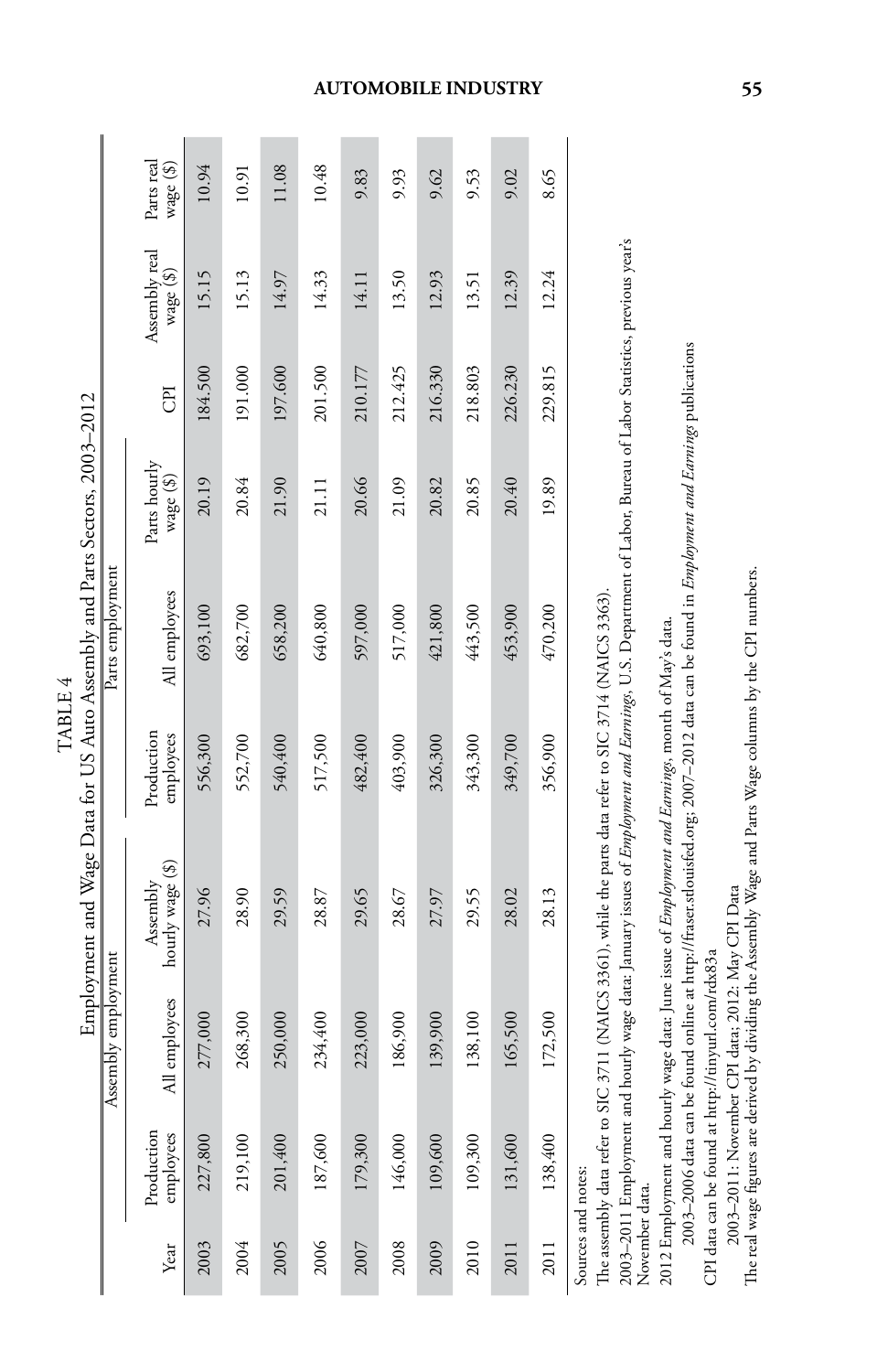their skills (work teams; job rotation; problem-solving groups; increased worker training; performance-based bonus pay; reduction of status barriers) (Womack, Jones, and Roos 1990; MacDuffie 1995). Underpinning the entire system is the idea of *kaizen*, or continuous improvement in production processes and in productivity and quality outcomes. According to this model, buffer reduction reveals production problems and creates the pressure to solve them. This gives management an incentive to develop worker skill and motivation and to encourage extensive worker participation in the improvement process; workers in turn may be willing to participate if they perceive this activity as contributing to their employment security through achieving better quality and productivity and if it improves their job design and boosts pride in their work.

The identification of lean production as the source of Japanese competitive advantage represented an important shift away from Japan-specific explanations based on factors such as lower wage rates, longer working hours, cooperative enterprise unions, lifetime employment, and cultural differences. Data from M.I.T.'s International Assembly Plant Study indicated that the transplants, using American workers, engineers, managers and (at some plants) union officials, achieved performance results, in terms of both productivity and quality, that matched or surpassed most American plants (Krafcik and MacDuffie 1989; Pil and MacDuffie 1999).<sup>6</sup>

Furthermore, the source of the transplants' performance advantage appeared to be their implementation of lean production methods very similar to those used in plants in Japan (Shimada and MacDuffie 1987; Florida and Kenney 1993). However, these practices have been adapted to the U.S. context (Pil and MacDuffie 1999).

This view of lean production has been challenged on two points. Some researchers question whether lean production is indeed a distinctive paradigm with performance advantages, pointing to industry- and companylevel statistics on inventory levels and financial performance that show only modest variation across U.S. and Japanese companies (Williams, Haslam, Johal, and Williams 1994). According to these researchers, any Japanese or transplant cost advantages are due to lower wages in the various tiers of the supply system.7 Other accounts of the transplants develop a broader critique of lean production, arguing that it is dependent on sweating workers through a faster work pace, rigid job standardization, intensive peer pressure for higher work effort within teams, and continual stress from the lack of buffers and from *kaizen* efforts to remove work content from jobs (Parker and Slaughter 1988; Babson 1995).

Overall, the data show that while the idea of lean production as a new production paradigm capable of superior performance has taken hold strongly among corporate management at the U.S. companies, the implementation of lean production at U.S. plants has been relatively slow, and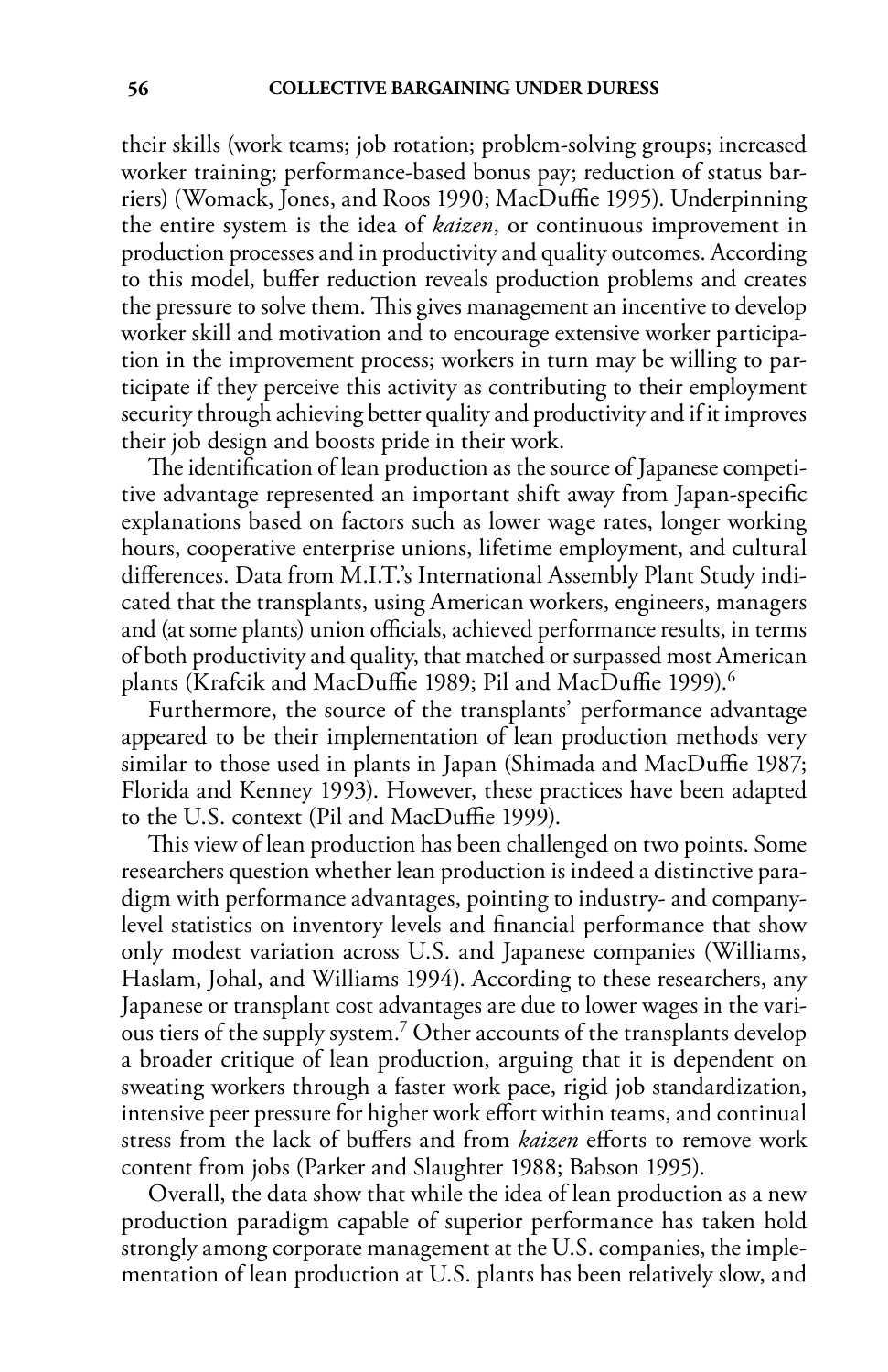it varies for different aspects of this system. Most quickly adopted have been lean production policies on the reduction of buffers. The pace of implementation of new human resource practices has been slower, particularly in cases where new work structures such as teams are being implemented at existing plants.

In recent analyses, we have shown that automakers can attain productivity levels of under 18 hours per vehicle and decent quality at their assembly plants using what we term an efficient mass production approach. These productivity levels are on par with those of factories that recently adopted lean manufacturing practices, and quality levels of 40 defects per 100 vehicles are approaching the average of 30 defects per 100 vehicles attained by experienced lean factories. The main hallmark of this approach rests in reducing inventory levels, increasing automation levels, and reducing buffers (MacDuffie et al. 2013). However, a further important prerequisite is a great reduction in product variety at each plant, which includes reducing engine and transmission variations and limiting color options. Efficient mass production plants thus achieve productivity through lower manufacturing complexity but in turn may lack the capabilities for handling high levels of product variety and the flexibility to adjust production mix when demand shifts. This choice may have competitive implications where these plants compete with more fully flexible, high variety plants in the United States and elsewhere. The fact that many U.S. assembly plants fall into this efficient mass production category also calls into question past predictions that the industry would largely converge on the Toyota/lean production prototype.

One of the key performance criteria that companies will have to deal with in years ahead, as noted previously, is organizational flexibility to deal with production variability. As more content shifts out of assembly factories through outsourcing, and as efforts continue to increase the responsiveness of manufacturing to customer demand through build-toorder initiatives, flexibility in terms of production volumes will become increasingly important. Vehicle sales vary dramatically during the course of the year, and the current solution of maintaining between one and two months of finished goods inventory in the distribution system is under increasing cost and competitive pressures as customers seek more customized products.

Although increased sales incentives and other tools can be used to even out customer demand during the course of the year, another avenue is to increase manufacturing flexibility (Holweg and Pil 2001, 2004). Currently, plants face very high fixed costs, and per-unit costs increase dramatically as production volumes drop. Indeed, it costs the average North American plant 84% of full-capacity costs to run at half-capacity production levels for a week. It is slightly cheaper to produce at half capacity for a full year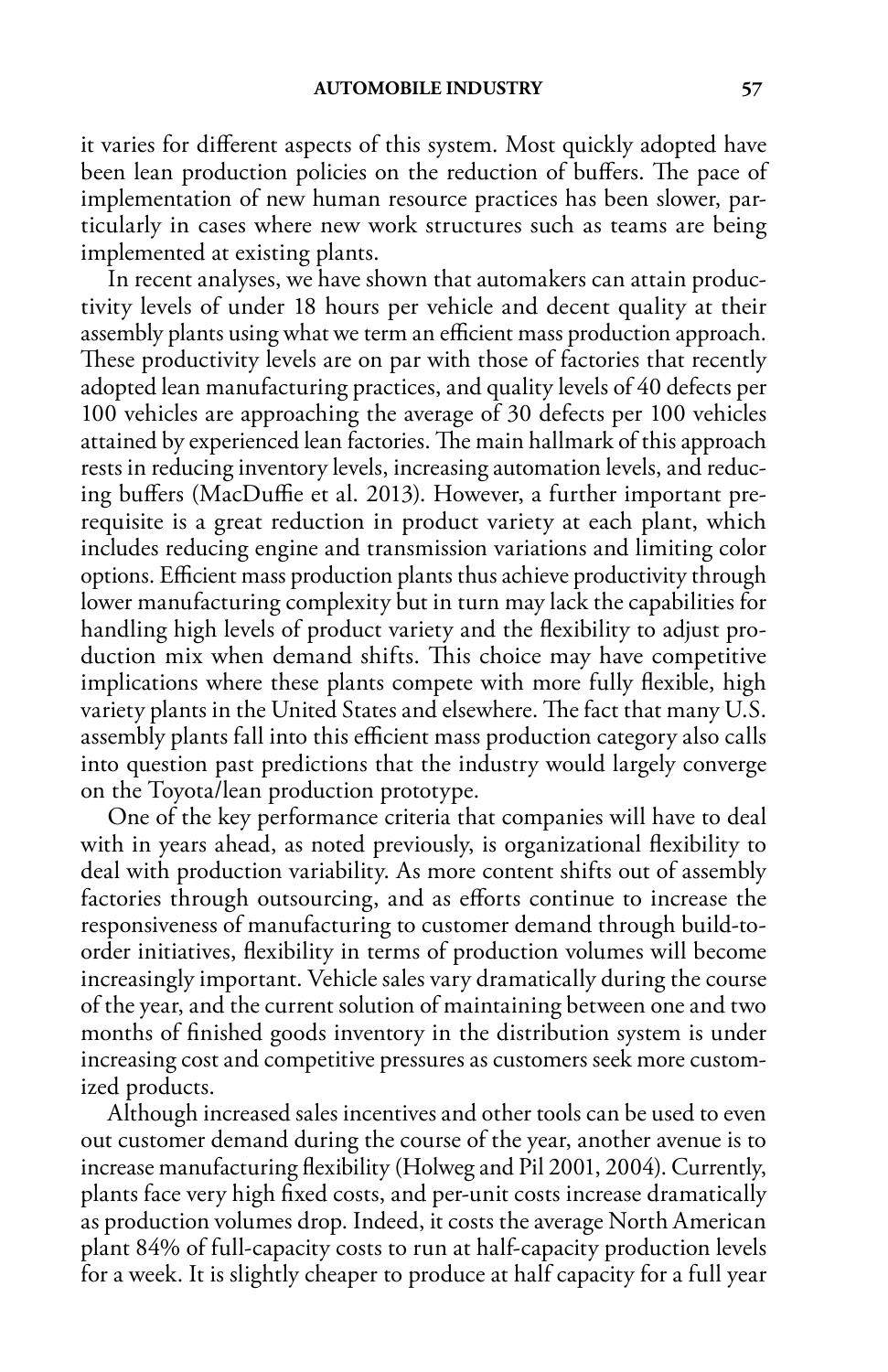but doing so still costs almost 77% of full-capacity costs. Labor represents an important source of rigidity in reducing production (overcapacity situations are typically handled with overtime), and layoffs seem to be the primary solution. This is true, even for some of the transplants; for example, the Mitsubishi–UAW contract for the Normal, Illinois, plant had an explicit no-layoff provision.

There are few provisions in place, either at transplants or at the Big Three, to alter labor levels more flexibly in response to shifts in demand. During the auto sales boom of the 1990s, that was not a big issue because plants often ran close to full capacity. However, the Big Three were slow to make the investments necessary to adjust production mix or volume at their North American plants to deal with demand volatility and shifting customer preferences. Right up until the massive sales downturn in 2008 and 2009, these automakers had some factories running extensive overtime, while others were operating well under capacity. Even after restructuring and dealing with overcapacity problems, the Big Three still have a long way to go to be as flexible, both technologically and in terms of the organization and workforce, as their competitors. Various experiments in production flexibility are under way overseas. These include the banking of hours when labor demand is low and using those hours at a later date without incurring overtime. The models now in vogue in Europe typically limit the number of hours that can be banked or withdrawn in any one time period, specify the length of time that banked hours can be held, and provide an agreed-upon compensatory payment if no work-hour reductions follow a period of overtime.<sup>8</sup>

In contrast, the Big Three auto companies, like other large U.S. manufacturing firms, have little flexibility in altering their labor use during the course of the year (short of layoffs). Most of management's efforts are centered on increasing capacity utilization rather than managing reductions in demand. The most common approaches are to run plants for three shifts or to use three crews of workers to run two shifts six or seven days a week.

These issues warrant attention because production (and labor relations) flexibility may emerge as a key source of international comparative advantage (or disadvantage) in the years ahead.

#### **Mergers and Co-Production**

Consolidation between the auto assembly companies, including mergers and co-production agreements, became a strong trend around the globe in the late 1990s. Ford—already the owner of Jaguar and Aston Martin and with a controlling equity share of Mazda—bought Volvo and Land Rover. GM purchased the 50% of Saab that it did not already own,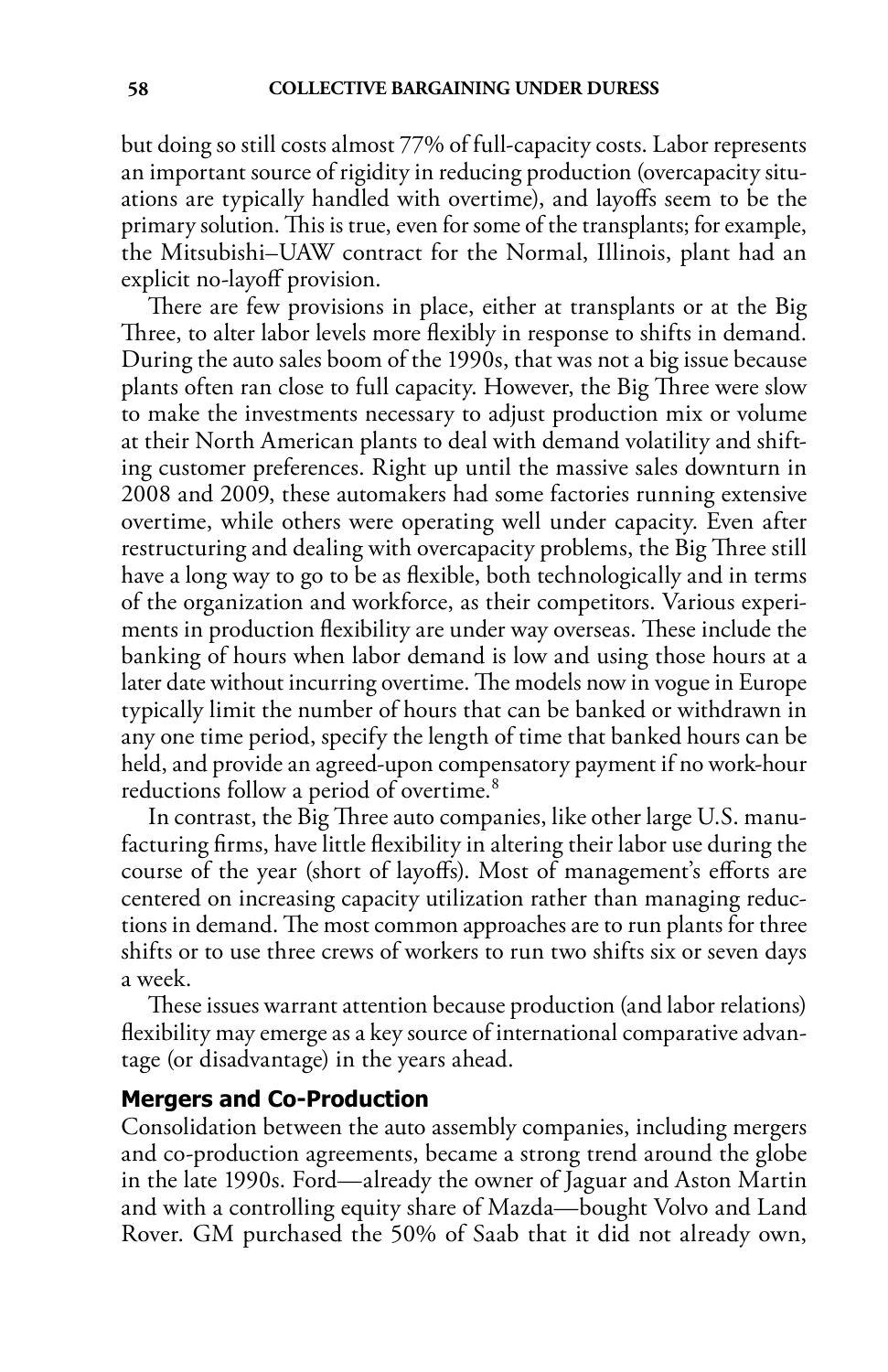increased its equity stakes in Isuzu, Suzuki, and Fiat, and purchased Daewoo out of bankruptcy in 2001. In Europe, French-based Renault purchased a controlling equity stake in Nissan and Samsung, and Germanybased Volkswagen bought Bentley, with BMW claiming the Rolls-Royce brand. In Korea, Hyundai took over Kia and became by far the dominant firm in both domestic and export sales.

Daimler-Benz also increased its stake in Mitsubishi, leaving Honda and Toyota as the only two fully independent Japanese automakers. Even Honda and Toyota, while asserting their independence, became more intertwined with the fate of other firms, with Honda beginning to sell engines to GM and Toyota, embarking on a joint venture plant and product in Europe with Peugeot, and taking a small (under 10%) stake in Subaru. All of those firms remained unionized in their home countries throughout this period of consolidation, although the foreign firms with assembly plants in the United States remained non-union.

Despite the initial enthusiasms for consolidation, things rapidly fell apart for the Big Three when the auto market collapsed in 2008. Ford was forced to divest its ownership of Aston Martin, Jaguar, Volvo, and Land Rover, as well as most of its stake in Mazda. GM had to abandon Saab (which disappeared after bankruptcy) and divest its stakes in Fiat, Isuzu, and Suzuki. Both GM and Chrysler were forced into bankruptcy. GM re-emerged as a stand-alone entity. Chrysler, in contrast, emerged initially as a new entity jointly owned by Fiat, the U.S. and Canadian governments, and the UAW's retirement health care trust, a voluntary employee beneficiary association (VEBA). After several months, Fiat purchased the government stake and then started purchasing shares from the VEBA, effectively becoming Chrysler's largest owner. We will discuss the implications of the crisis in more depth later in this chapter. However, it left the Big Three with few of the global partners they had entered into relationships with only a decade or so earlier. And in the process of rationalization, in-house brands were not spared, with the crisis-driven restructuring causing the elimination of Saturn, Pontiac, and Oldsmobile for GM, Mercury for Ford, and Plymouth for Chrysler.

# **The Structure of Collective Bargaining**

# **Pattern Bargaining**

Prior to 1979, the U.S. auto bargaining structure involved very strong pattern-following within and across the auto companies. From the early 1980s on, however, the degree of pattern-following has declined across the Big Three, and cross-company variation has increased with the entry and then growth of the transplants.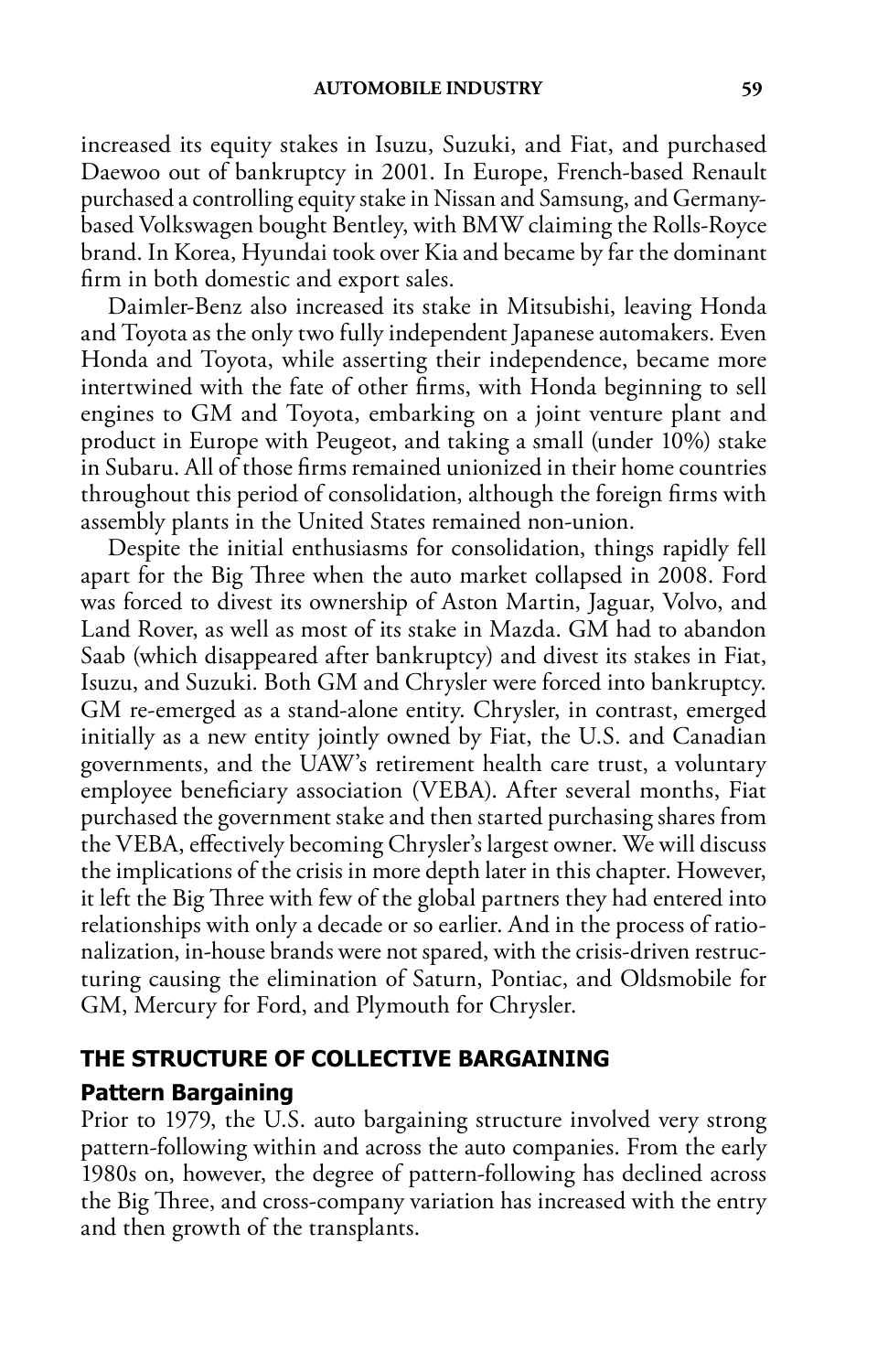In the traditional bargaining structure that prevailed at the Big Three, compensation is set by national, company-specific multi-year agreements (from 1955 to 1999 they were for three years; the most recent, four years). Some work rules such as overtime administration, employee transfer rights, and seniority guidelines are also set in the national contracts. Local unions, in turn, negotiate plant- level agreements, which supplement the national agreements. These local agreements define work rules such as the form of the seniority ladder, job characteristics, job bidding and transfer rights, health and safety standards, production standards, and an array of other rules, that guide shop-floor production. The local agreements do not regulate wages or fringe benefits, which are set in the national contract. Some indirect influences on wage determination, however, do occur at the plant level in the definition and modification of job classifications provided through the local agreements.

Local bargaining over work rules allows for the expression of local preferences and some adjustment to local conditions. In this system, the grievance procedure with binding third-party arbitration serves as the end point of contract administration, although disputes concerning production standards, new job rates, and health and safety issues are not resolved through recourse to arbitration.

The influence of the agreements reached in the auto assembly firms has traditionally extended out to the auto supplier sector and beyond. The UAW, for example, has used the auto assembly agreements as a pattern setter in their negotiations in the agricultural implements industry. Other unions, especially those linked to auto production such as the rubber industry, also looked to the contracts in the auto assembly firms as pattern setters. From the early 1950s until the late 1970s, the extent of interindustry pattern-following varied somewhat over time, but generally it continued at a high level. In the 1980s, the pattern-leading role of the Big Three settlements declined (Budd 1992).

# **The Bargaining Process: Wage Rules and Fringe Benefit Determination**

From 1948 until 1980, formulaic mechanisms were used to set wage levels in collective bargaining agreements in the Big Three. The formulaic wagesetting mechanisms traditionally included in the contracts were an annual improvement factor (AIF) that after the mid-1960s amounted to 3%per year, and a cost-of-living adjustment (COLA) escalator that often provided full or close to full cost-of-living protection.

The importance of these formulaic mechanisms was that they provided continuity in wage determination over time, and across the assembly companies at any given point in time. The continuity over time was provided by the fact that, except for minor adjustments, the formula mechanisms rigidly set wages from 1948 until 1979 among the Big Three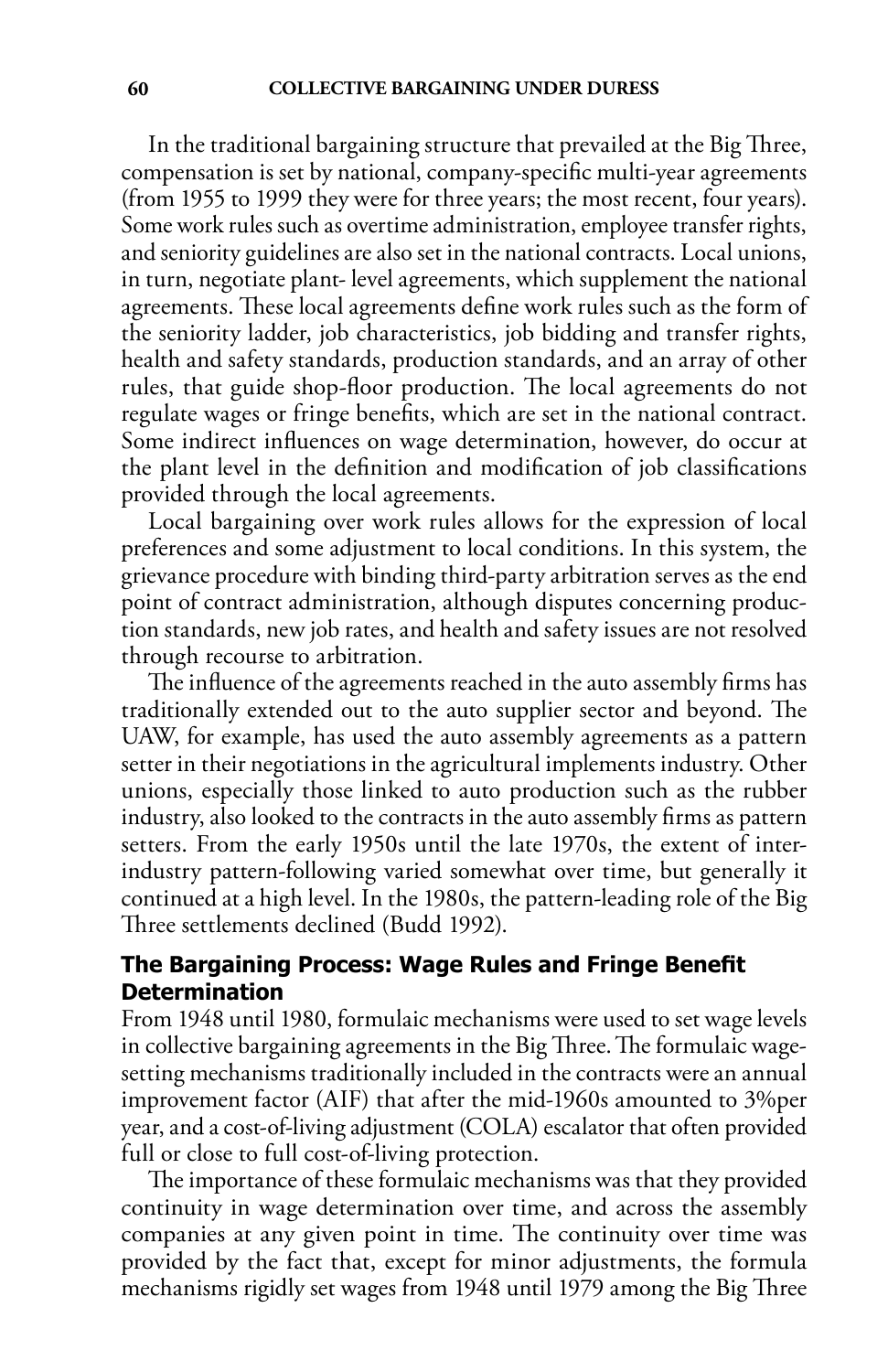companies.10 Continuity across the industry was provided by intercompany pattern-following and by the fact that in the plants covered by the company agreements, the national contract wage was not modified in local bargaining.

Along with increases in real hourly earnings, autoworkers received steady improvements in their fringe benefit package. A number of these fringe benefit advances such as supplementary unemployment benefits, "30 and out" pensions, and paid personnel holidays were innovations that eventually spread to the auto supplier firms and to a number of other industries. Over the postwar period, fringe benefits became a larger share of total worker compensation.

## **Job Control Unionism**

At both national and shop-floor levels, the labor relations system in the Big Three traditionally relied on contractually defined procedures to regulate disagreements between labor and management. The contractual regulation of these procedures was heavily focused on "job control."11 Wages were explicitly tied to jobs and not to worker characteristics. In addition, much of the detail within the contract concerns the specification of an elaborate job classification system with much attention paid to the exact requirements of each job and to seniority rights that were tied to a job ladder guiding promotions, transfers, and layoffs (Piore 1982).

From the late 1940s until the late 1970s, the application of wage rules and job control unionism produced steadily rising real compensation to autoworkers and long-term growth in auto employment and production. With limited import penetration in auto sales, this was a bargaining process in which the geographic bounds of union organization closely matched the relevant product market. The consistency the bargaining process had with the economic environment was one of the primary factors contributing to the system's attractiveness to both labor and management. Important political functions for labor and management also were served by the stability and continuity in the auto negotiation processes.

# **Developments in Collective Bargaining from the Early 1980s On**

#### **Wages**

As import share rose in the 1980s and economic recession took hold, the total bargaining power of labor and management at the Big Three auto companies declined, and the contracts negotiated in the early 1980s reflected this power decline. In addition, the relative bargaining power of the UAW was weakened by such factors as the rise in imports, the ease by which the companies could move production offshore, and the erosion of strike leverage resulting from excessive production capacity.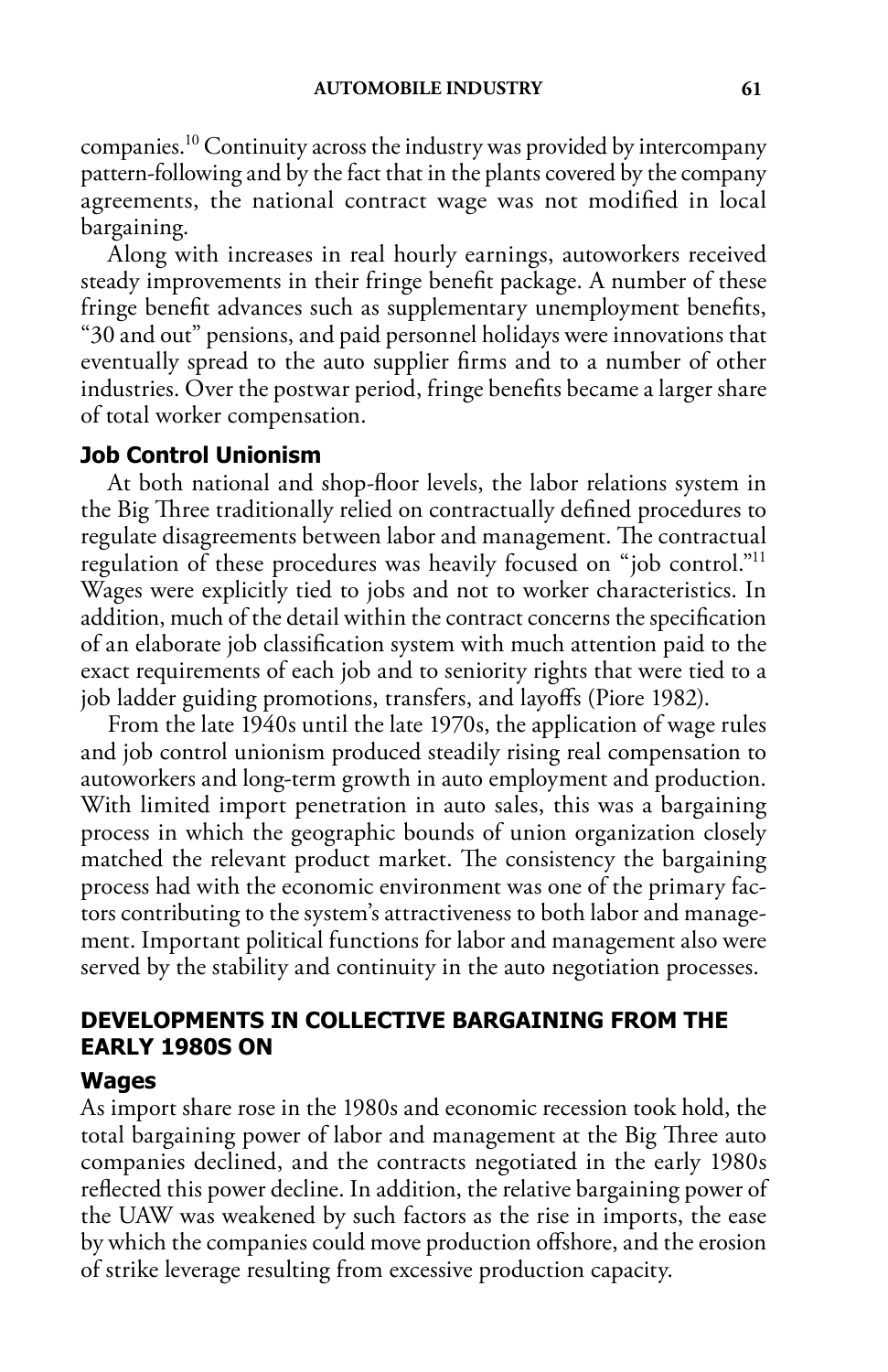In collective bargaining at the Big Three, the wage rules traditionally used to set wage levels were modified significantly, first as part of efforts to avoid bankruptcy at Chrysler in 1979 and 1980. In agreements reached at the Big Three after 1979, the traditional formulaic wage rules were replaced by lump sum increases, periodic base pay increases, and profit sharing.12 With respect to fringe benefits, the agreements reached at the Big Three after 1979 included a number of concessions.

The introduction of profit sharing received much attention in the press, particularly in light of the traditional pattern-setting role the auto assemblers have played in American collective bargaining. The payouts of the profitsharing plans adopted in the Big Three from 1983 on have varied substantially, in large part because of differences in the financial performance of the companies. The profit-sharing payouts between 1983 and 2012 at Ford, GM, and Chrysler, respectively, totaled \$61,790, \$32,171, and \$51,385 (Table 5). From 2001 until 2009, as shown in the table, profit-sharing payouts were either nil or insignificant. With the recovery of the Big Three over the past two years, significant payouts returned. The level of the payouts and the variation in profit-sharing payouts received by workers across companies were the source of some controversy within the workforce and the UAW. Meanwhile, the companies were concerned about the possibility of unusually large profit-sharing payouts in the future as a result of their strong financial recovery. This led to serious focus on the profit-sharing plans in fall 2011 bargaining and substantial modifications of the various plans in the contracts negotiated and signed at that time.

# **Income and Employment Security Programs**

The contracts at the Big Three after 1979 also included a number of new income and job security programs—programs that were induced by the layoffs and plant closings occurring at the Big Three. These programs include guaranteed income stream benefits, joint national employee development and training programs at each company funded by company contributions, and jobs bank programs protecting workers displaced by causes unrelated to the market (i.e., sales). A worker's seniority heavily influenced the level and duration of benefits he or she received in these programs, although the specific benefit criteria varied across the programs.

Big Three contracts from 1990 on provided extensive additions to the income security package. A significant new element in these contracts was the provision that workers could not be laid off for more than 36 weeks *whatever the cause*. The contracts also include guaranteed employment levels at each Big Three plant. The companies agreed to replace workers at rates that depend on whether a plant is above or below its employment target and the cause of any employment declines. The basic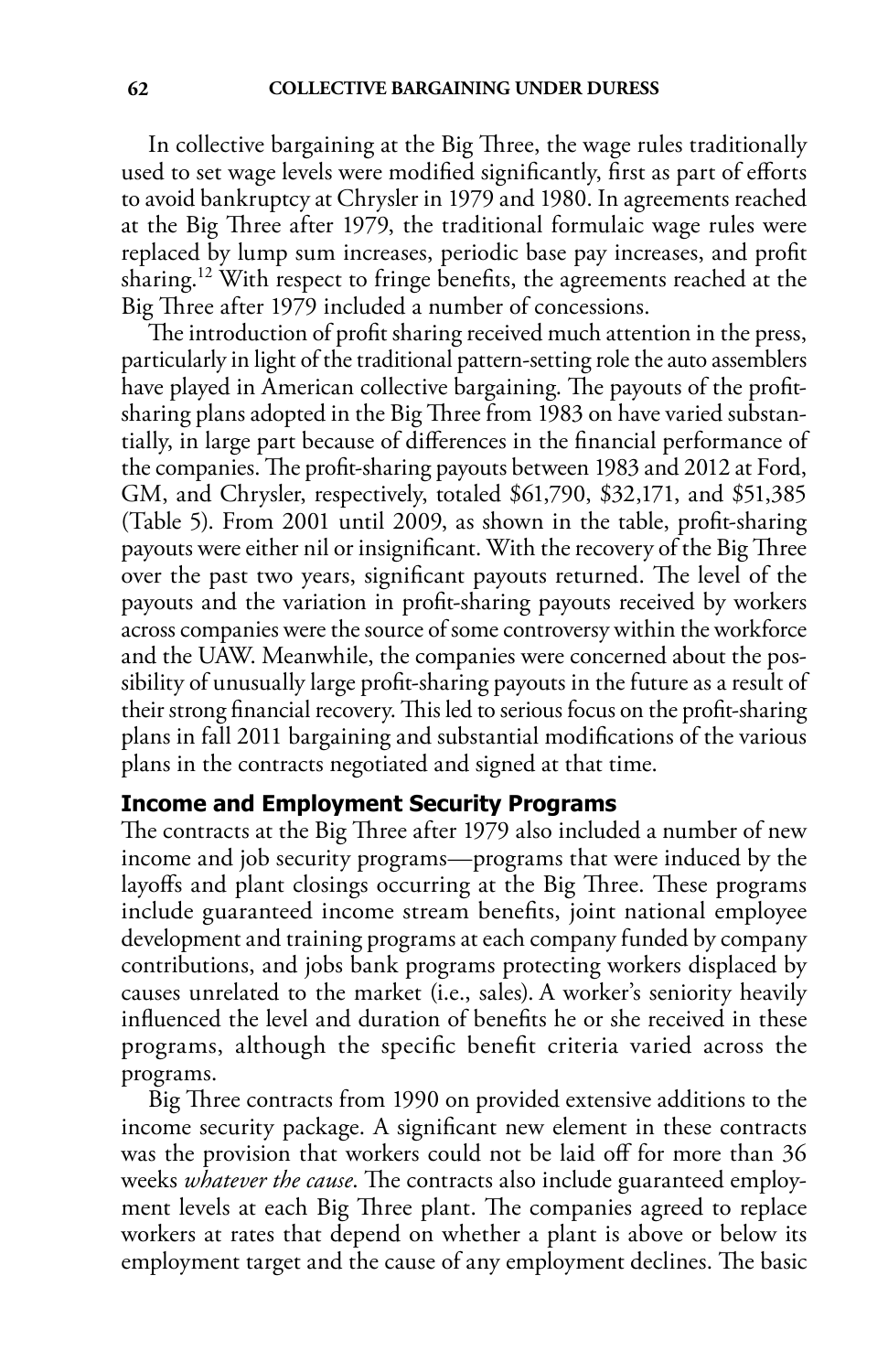|              | Big Three Average Worker Profit-Sharing Checks, 1985–2012 |                  |                  |
|--------------|-----------------------------------------------------------|------------------|------------------|
| Year         | Ford $(\$)$                                               | $GM($ \$)        | Chrysler (\$)    |
| 1983         | 402                                                       | 605              | $\overline{0}$   |
| 1984         | 1,993                                                     | 515              | 0                |
| 1985         | 1,262                                                     | 329              | $\mathbf{0}$     |
| 1986         | 2,177                                                     | $\boldsymbol{0}$ | 500**            |
| 1987         | 3,762                                                     | $\boldsymbol{0}$ | $500**$          |
| 1988         | 2,874                                                     | 242              | 725              |
| 1989         | 1,025                                                     | 50               | $\boldsymbol{0}$ |
| 1990         | $\boldsymbol{0}$                                          | $\overline{0}$   | $\overline{0}$   |
| 1991         | $\mathbf{0}$                                              | $\boldsymbol{0}$ | $\boldsymbol{0}$ |
| 1992         | $\boldsymbol{0}$                                          | $\boldsymbol{0}$ | 425              |
| 1993         | 1,350                                                     | $\overline{0}$   | 4,300            |
| 1994         | 4,000                                                     | 550              | 8,000            |
| 1995         | 1,700                                                     | 800              | 3,200            |
| 1996         | 1,800                                                     | 300              | 7,900            |
| 1997         | 4,400                                                     | 750              | 4,600            |
| 1998         | 200                                                       | 6,100            | 7,400            |
| 1999         | 8,000                                                     | 1,775            | 8,100            |
| 2000         | 6,700                                                     | 800              | 375              |
| 2001         | $\overline{0}$                                            | $\overline{0}$   | $\overline{0}$   |
| 2002         | $160*$                                                    | 940              | 460              |
| 2003         | 195                                                       | 170              | $\mathbf{0}$     |
| 2004         | $\boldsymbol{0}$                                          | 195              | 1,500            |
| 2005         | $\boldsymbol{0}$                                          | $\boldsymbol{0}$ | 650              |
| 2006         | $\boldsymbol{0}$                                          | $\boldsymbol{0}$ | $\boldsymbol{0}$ |
| 2007         | $\mathbf{0}$                                              | $\boldsymbol{0}$ | $\boldsymbol{0}$ |
| 2008         | $\boldsymbol{0}$                                          | $\boldsymbol{0}$ | $\boldsymbol{0}$ |
| 2009         | 450                                                       | $\overline{0}$   | $\overline{0}$   |
| 2010         | 5,000                                                     | 4,300            | 750***           |
| 2011         | 6,200                                                     | 7,000            | 1,500            |
| 2012         | 8,300                                                     | 6,750            | 2,250            |
| <b>TOTAL</b> | 61,790                                                    | 32,171           | 51,385           |

TABLE 5 Big Three Average Worker Profit-Sharing Checks, 1983–2012

Sources: Unpublished table prepared by the UAW Research Department, February 8, 1995; various news stories in the Daily Labor Report, Bureau of National Affairs; and the 2007 Chrysler Media Briefing Book.

\*Ford made this payment despite losing \$980 million.

\*\*Chrysler workers received a \$500 contractual payment not tied to profits.

\*\*\*Chrysler workers received \$750 despite Chrysler not earning a profit after interest expenses and restructuring obligations.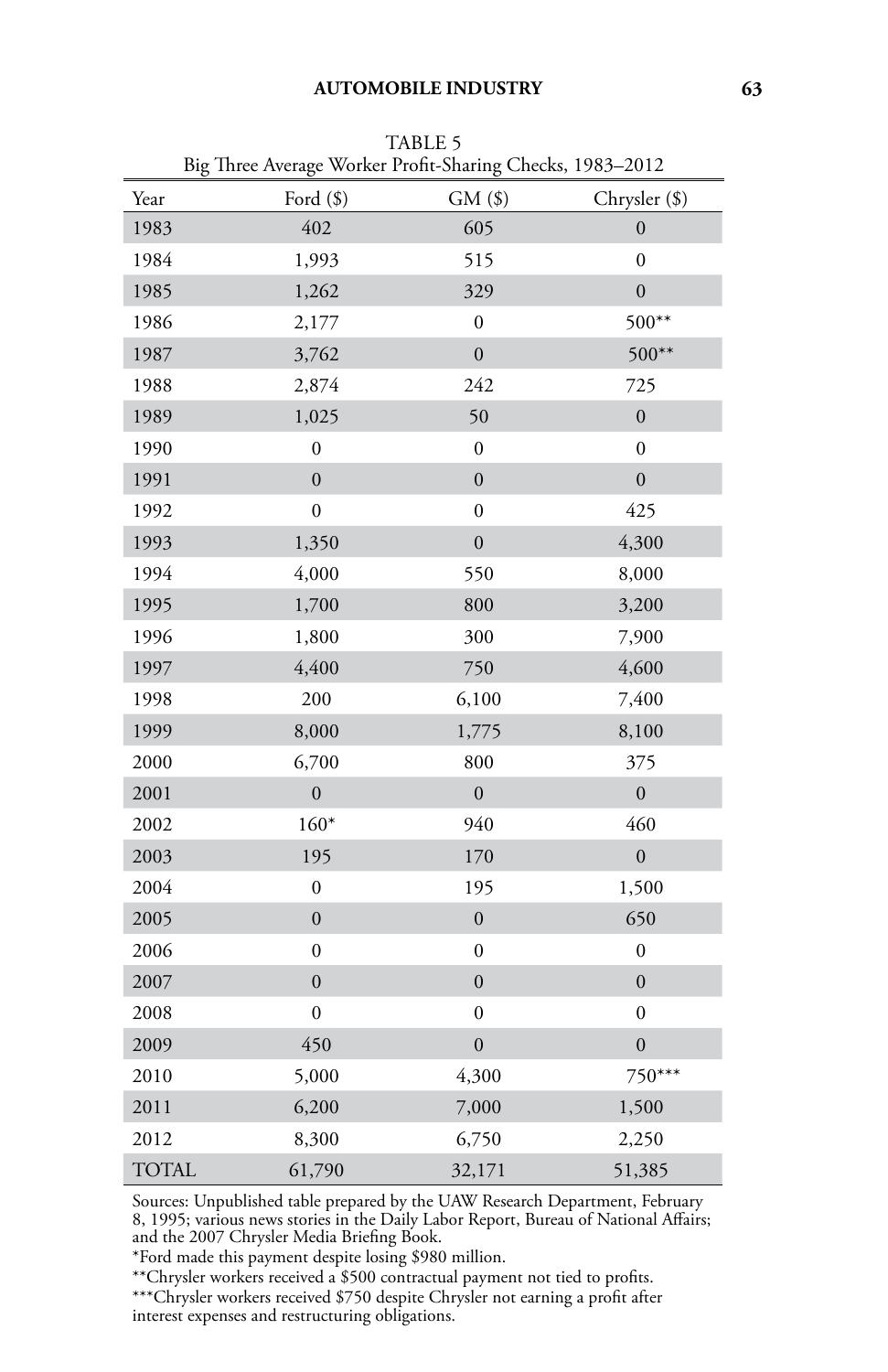guarantee was that for every two workers that leave because of attrition, one new worker was to be hired.

A key factor that loomed in the background that influenced the workings of the employment guarantees and the companies' efforts to improve productivity was the fact that the workforces at all of the Big Three had substantial seniority because there had been limited new hiring among these firms since 1979.

All of these trends intensified significantly after 2001 as the influence of the Big Three and the UAW over labor relations in the U.S. auto industry declined. The beginning of the new century saw the Big Three face declining market share coupled with the failure of the UAW to organize the transplants or make significant inroads into organizing the non-union independent supplier plants. Market share declines along with steady productivity increases led to sizeable declines in employment levels at the Big Three firms and a weakening of the historic role the UAW had played as a pattern setter in the wider auto sector and general U.S. labor market.

The UAW agreed to massive redundancies in the companies' workforces from October 2005 through 2009 that were achieved largely through voluntary severance and early retirement plans. For example, internal data from Ford reveal that the number of hourly workers at Ford fell from 102,907 in 2000 to 40,274 in 2009.14

It is revealing that, although the UAW was agreeing to pay concessions, the union still had a sizeable amount of relative bargaining power, despite facing a sharp decline in employment levels and deterioration in the financial strength of the Big Three (and associated declines in the union's total bargaining power). The union's relative power derived from the weakened financial state of the Big Three made the companies especially vulnerable to strike threats, which if exercised, would likely have led to their collapse. The UAW used this relative bargaining power to negotiate extensive severance and retirement options for its now largely aged workforce.

Especially noteworthy were the changes made to medical care benefits during the 2007–2009 crisis. In their 2007 company-level collective bargaining agreements at GM, Ford, and Chrysler, under the pressure of significant layoffs and plant closings and facing the threat of potential corporate bankruptcies, the UAW accepted the creation of VEBAs to fund retiree health benefits. A VEBA is a form of trust fund whose sole purpose is to provide employee benefits. In December 2009, for example, Ford transferred all retiree health care liabilities to the UAW Retiree Medical Benefits trust (a VEBA), paying a total of \$14.8 billion as part of this transfer. The creation of VEBAs for retiree medical benefits also helped clarify and solidify the auto companies' financial situations by removing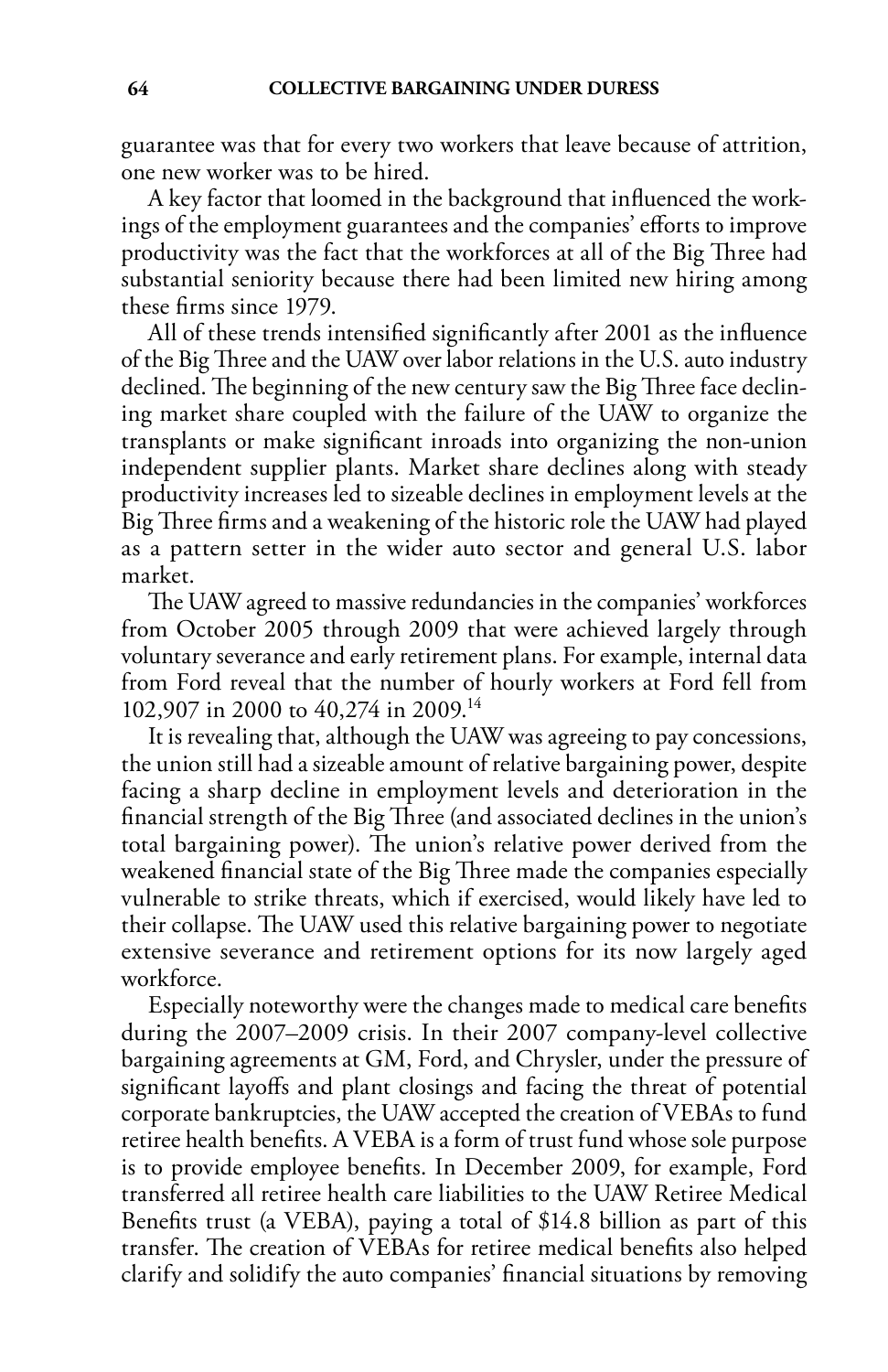the retiree health obligation from their financial books. VEBAs also put authority for benefit levels in the hands of boards made up of a combination of UAW appointees and outside trustees. Furthermore, the stock transfers associated with funding of VEBAs gave the UAW significant ownership stakes in GM and Chrysler.

The benefit package in the Big Three–UAW collective bargaining contracts came under particular pressure as the legacy costs associated with pensions and retiree health care were criticized in the popular press as well as by corporate managers. These costs were high in part because the large number of retirees relative to active workers, given the declines that had occurred in the size of the Big Three workforces. (It is worth noting that pensions and retiree health plans are part of the private benefit system that prevails in the United States, in contrast to the more public provision of these benefits common to many other countries.)

The U.S. auto legacy costs were criticized as the key source of the competitive cost disadvantage the Big Three faced vis-à-vis the transplant companies. The latter were advantaged by more limited benefit plans, younger current workforces, and very few retirees. Internal data from the Ford Motor Company showed total average hourly labor costs of \$58.12 in 2010, including a base hourly wage of \$29.11, overtime costs of \$3.36 per worker hour, and fringe benefit costs of \$25.64 per worked hour. Ford also claimed that the amortized costs of the Ford VEBA added an additional \$12 per hour to average hourly labor costs. In contrast, Ford internal data suggested that the base average hourly earnings at the transplants was between \$24.70 and \$29.72 per hour in 2009 and that the cost of fringe benefits paid to the transplants' hourly workers in the United States averaged \$13.50 to \$18.29 on an hourly basis.

# **The Bankruptcy and Government Bailout of GM and Chrysler**

The global financial crisis of 2007 through 2009 led to even more dramatic changes in the profile of the U.S. automobile industry. The crisis amounted to a "perfect storm" in that the effects of ongoing structural changes in the auto sector (Big Three market share declines and the growth of transplants and non-union suppliers) were exacerbated by a sharp cyclical downturn in auto sales that itself was greatly intensified by the credit crisis affecting the United States. The credit crisis had particularly large effects on auto sales, which plummeted because of the increased role that car loan securitization had come to play in auto purchases and the sudden collapse of securitization markets that came with the U.S. housing market collapse. As shown in Table 4, employment in the auto sector (NAICS 3361 and 3363, all employees) fell from 970,100 in 2003 to a low of 561,700 in 2009 (a decline of 42%). The employment losses at the Big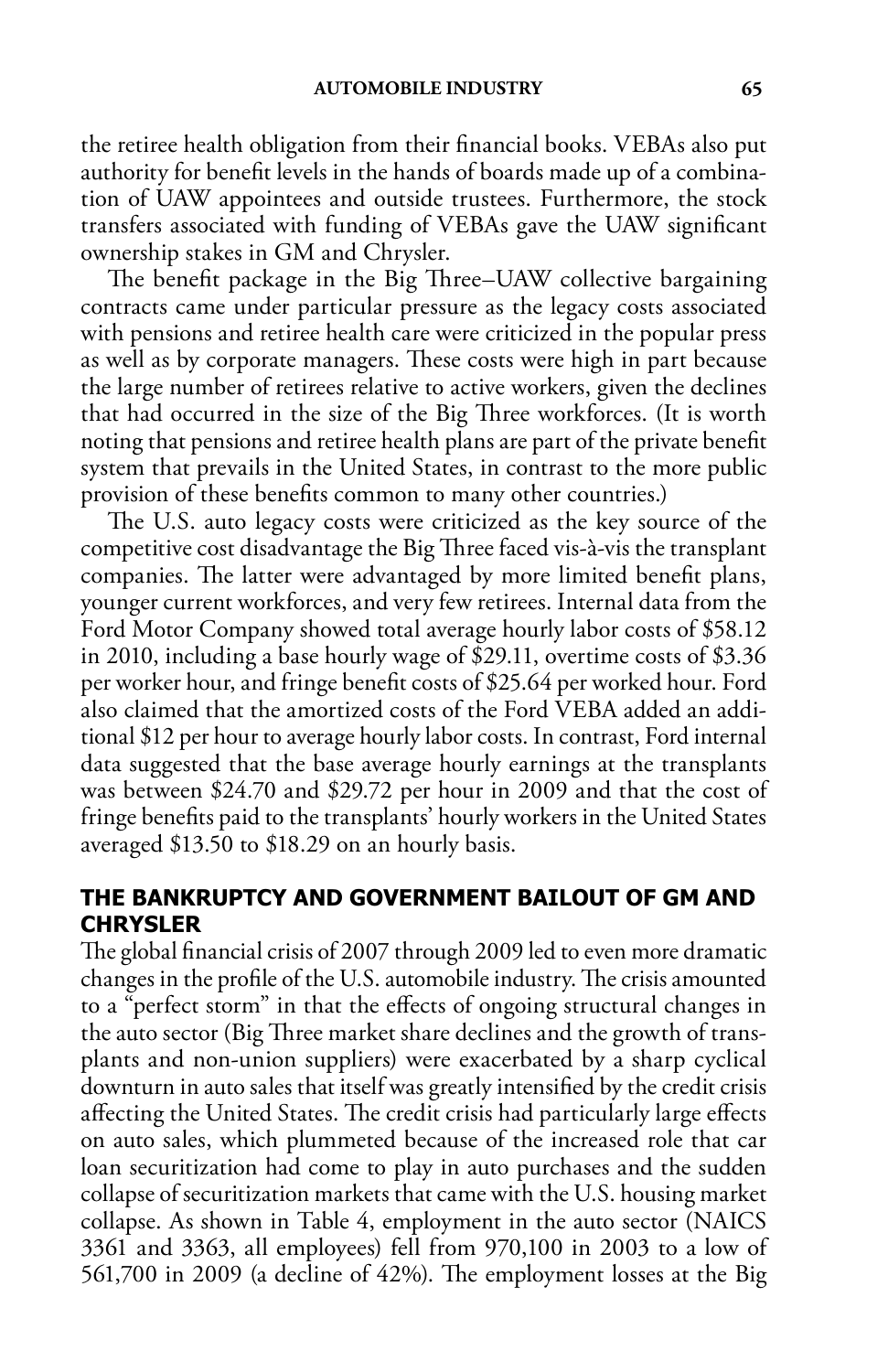Three were even larger and were associated with massive profit losses at the three companies. For example, Ford lost, respectively, \$17.0 billion, \$5.0 billion, and \$11.8 billion in 2006, 2007, and 2008. Meanwhile, GM suffered an even greater loss of \$38.7 billion in 2007.

By June 2009, two of the Big Three American car manufacturers (GM and Chrysler) had filed for bankruptcy and emerged as new companies with significant government ownership. In addition, Fiat became a coowner of Chrysler. Ford managed to avoid similar bankruptcy and government ownership because it had arranged large private loans before the financial collapse. Ford raised \$23.5 billion in liquidity, consisting of \$18.5 billion of secured debt, which was backed by virtually all of the company's domestic assets, and \$5 billion of unsecured debt.

Under pressure from the U.S. government to bring labor costs to the lower levels found in the transplants and fearing the potential liquidation of GM and Chrysler, the UAW agreed to unprecedented concessions. These concessions included a lower wage for new "non-core" hires (\$14 per hour versus the \$28 per hour received by then current UAW workers), the end to the much maligned jobs banks, a pay freeze for current workers, and six-year collective bargaining agreements that included no-strike and binding interest arbitration provisions.<sup>15</sup>

The no-strike and binding interest arbitration provisions came as part of the legislation authorizing the Troubled Asset Recovery Program (TARP) bailout of GM and Chrysler. The language approved by the U.S. Congress and accepted by the companies and the UAW reads:

> Upon expiration of the 2007 agreement, the parties will enter into a new National Collective Bargaining agreement which will continue in full force and effect until September 14, 2015. Unresolved issues remaining at the end of negotiations on the 2011 renewal of the 2007 Agreement shall be resolved through binding arbitration with wage and benefit improvements to be based upon General Motors maintaining an all-in hourly labor cost comparable to its U.S. competitors, including transplant automotive manufacturers. (UAW General Motors Settlement Agreement, Addendum to 2007 GM-UAW National Agreement, p. 6)

Interestingly, in November 2009, workers at Ford rejected tentative contract modifications that would have included similar no-strike and interest arbitration provisions. A revised 2007–2011 Ford–UAW contract that excluded those two terms was eventually accepted by the Ford workforce**.**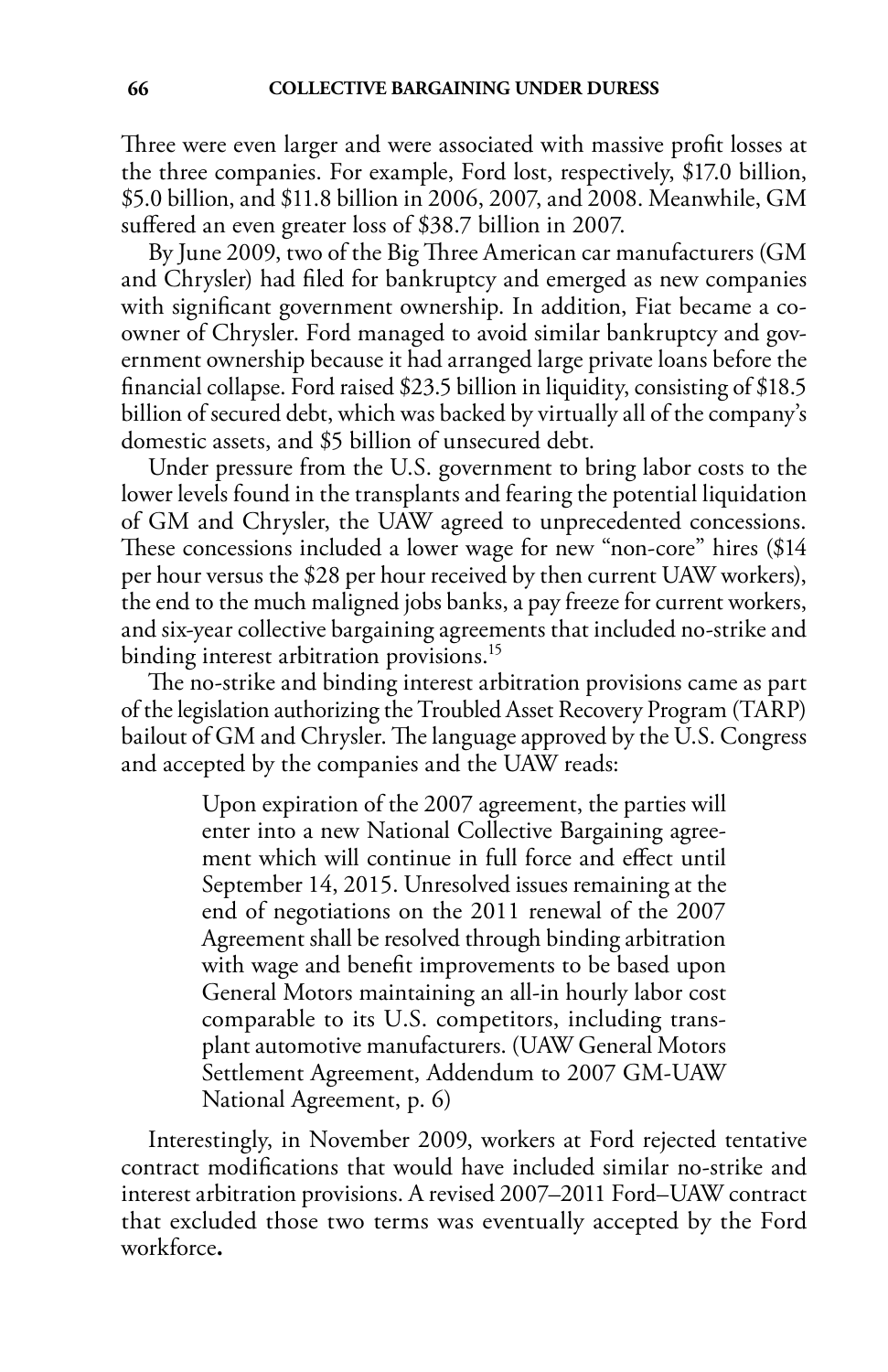When the new lower entry tier was created in the company-level collective bargaining agreements in 2007, the lower tier was limited to so-called non-core jobs (and three specific job classifications). This restriction did not last long. As stipulated in the contract modifications negotiated in spring 2009 at each of the three companies, *all* new hires from that point on are being hired into the lower pay tier.

Furthermore, the UAW agreed to allow certain other workers who would otherwise work at the regular base pay rate (and receive the regular expansive fringe benefit package) to be transferred to the lower-tier pay level. For example, the May 2009 modifications to the 2007 UAW–GM agreement included language stating, "It is understood that the compact and small car segment is extremely competitive and in order for the company to consider investing in producing such vehicles in the U.S., innovative labor agreement provisions will have to be put in place so that such production can be done profitably under what may be extremely challenging market conditions" (Bureau of National Affairs 2010). Making use of this language, at the GM Orion assembly plant, a number of current workers on layoff status were called back to work on the assembly of a new small car (the Aveo) at the lower-tier pay level.<sup>16</sup>

Although the UAW obviously values the hiring (or recall) of workers, it faces a difficult choice regarding how far it is willing to accept employment at the lower tier of pay. For one thing, as the use of the lower tier of pay spreads, it is ever more difficult for the union to defend the higher pay tier or bargaining in subsequent rounds of negotiations for increases to regular-tier worker wages.17 Potentially even more worrisome for the UAW is the fact that the creation of a growing lower tier of workers creates intense political pressures inside the union, especially within local unions if lower-tier workers become a sizeable share of the workforce.<sup>18</sup>

#### **The Increase in Diversity and Decentralization**

The pay concessions and the move to contingent compensation schemes that tied wages to company performance increased the variation in employment conditions across the auto assembly companies. The profit-sharing payments received by workers at the Big Three from 1983 to 2011, listed in Table 5, were one aspect of this variation. In addition, sizeable pay variation was created through the addition of the unionized transplants and the wage and benefit policies at the non-union transplants.

Sizeable variation also now appears in the work practices used in unionized auto assembly plants because work rules and work organization have been modified in different ways and at a varied pace across auto assembly plants. The threat of increased employment loss resulting from increased foreign sourcing of vehicles, plant closings resulting from excess capacity,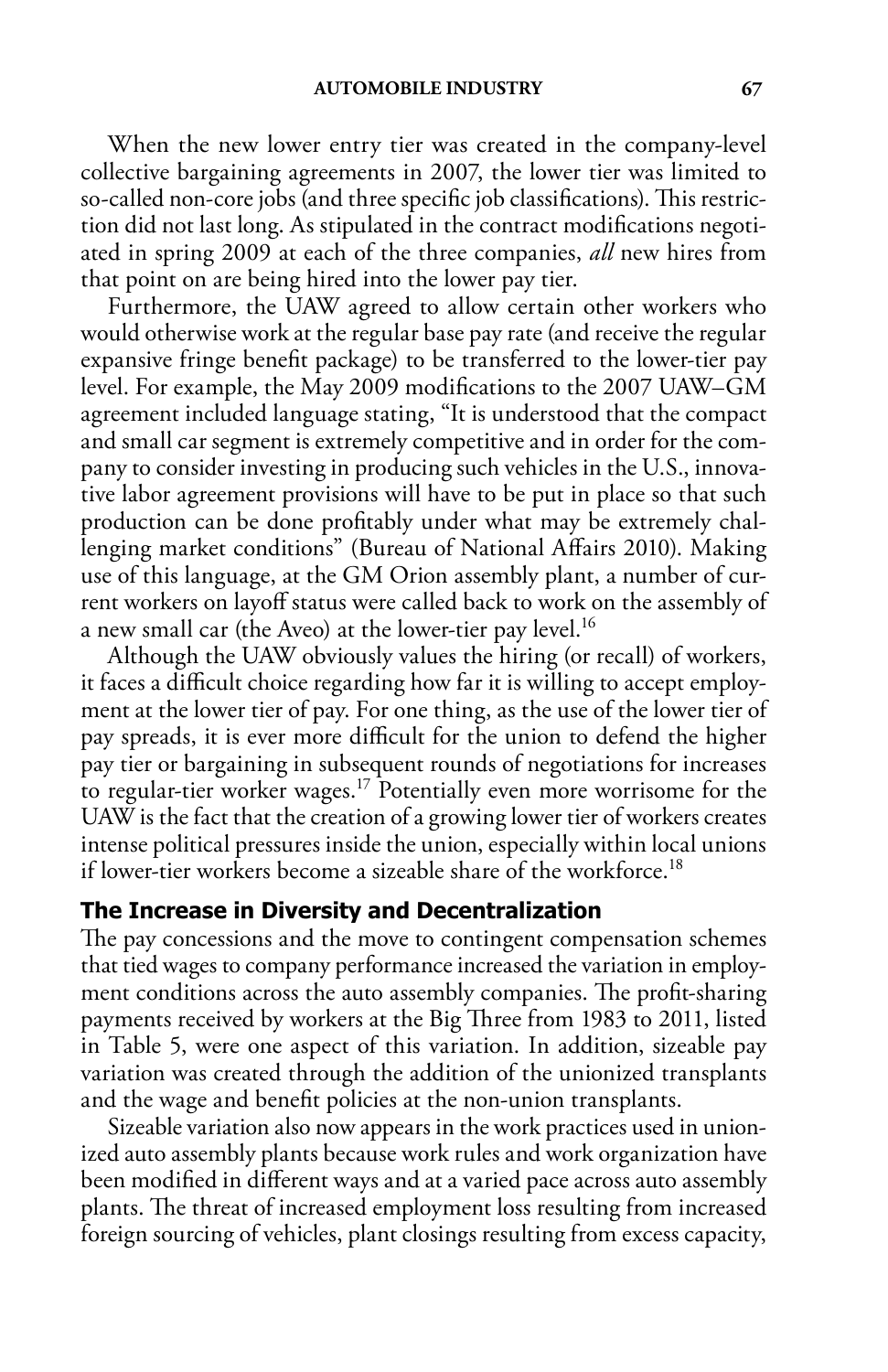and outsourcing of certain operations, all created pressure to lower costs and improve product quality. Ultimately, the pressure for increased interplant work rule divergence came from the same source as the pressure for intercompany pay variation—the fear that even greater losses in employment would result if previous policies were maintained. Companies often used investment decisions as explicit leverage for these changes, a strategy that unions perceived as whipsawing (i.e., forcing plants to compete against each other through concessions).

The traditional work system in assembly plants involved numerous job classifications, a very heavy and highly structured role for seniority rights in job assignments (transfers, promotions, shift preferences etc.), and a clear separation in the responsibilities of workers and managerial employees. The team-based approach, in contrast, provides greater and broader responsibilities to the blue-collar workforce, in many instances involving workers in production decisions, and in some cases, even in basic business decisions. The core of this approach is the work team, typically led by an hourly team coordinator. As the use of teams has spread, the number of supervisors has been reduced and the role of the remaining supervisors has shifted to a coaching and facilitating role (although discipline did remain a key function of supervision).

The pace at which this team-based approach has spread varies across the Big Three. GM was the first automaker to experiment extensively with this approach in the 1970s by using initially non-union strategy plants in the South as a testing ground for the concept. In the early 1980s, GM started spreading the team approach in its northern assembly plants. By the late 1980s, GM management often made use of a team approach a necessary precondition for the survival of what were then often redundant facilities. Ford and Chrysler were more gradual in their implementation of the team-based approach in part because neither was building new assembly plants in the 1980s and 1990s (and thus did not have the opportunity to experiment in greenfield sites) and in part because the GM experience of introducing teams in existing (brownfield) plants had not always worked out so well (Katz, Kochan, and Keefe 1987).

Yet from the early 1990s on, even at a number of Ford and Chrysler assembly plants, management was pressuring the union and workforce to move to a team-based approach. Both Ford and Chrysler management began pushing what they referred to as modern operating agreements (MOAs), which included teams, reduced job classifications, and weakened seniority rights. MOAs were often negotiated at a time when corporate decisions were being made about investment in a new product or new technology for a given plant; some were approved only under the threat of plant closure. The provisions of MOAs were negotiated centrally by the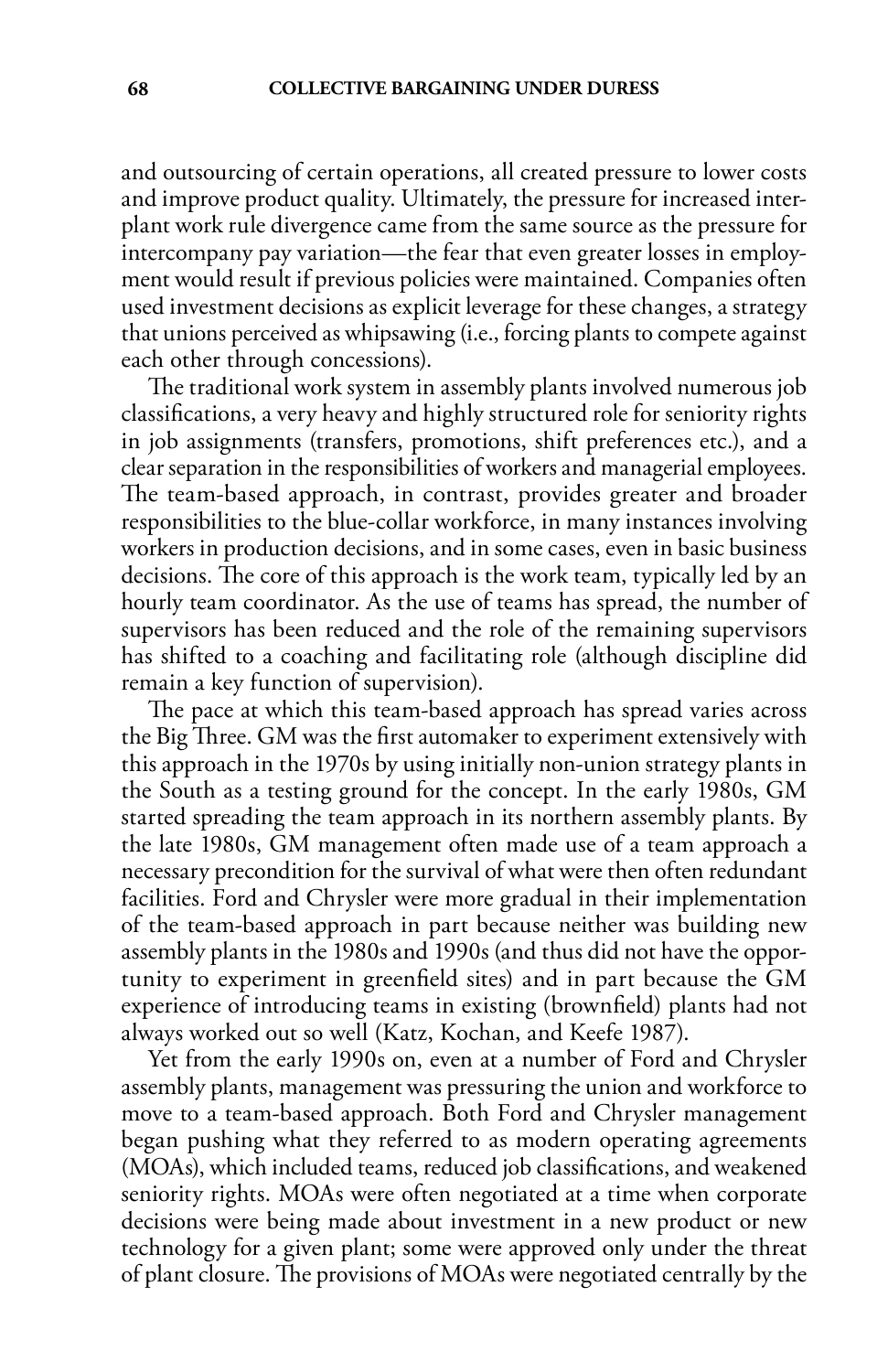company and the UAW and then approved locally, creating some tensions between the national and local unions.

Despite these varied and often difficult founding conditions, however, evidence from the Chrysler MOA plants suggests that as workers gained experience working in teams, the majority became quite positive about these work reforms. Ultimately, the actual experience of working under the MOA work reforms was more important in shaping worker responses than the forcing strategy used during implementation to overcome the barrier of workers' negative preconceptions (Hunter, MacDuffie, and Doucet 2002).

Substantial variation is now widespread in how teams and other features of this approach are actually being implemented. A number of the Big Three plants do not implement teams or small group activities to any noticeable extent. Furthermore, in team plants, there is wide variety in the procedures used to select team leaders and the role that hourly team members exert in that selection process.

The existence of teamwork organization is part of a deepening of worker involvement in managerial roles and activities. Yet, in many other ways not directly linked to teams per se, workers and union officials are playing an increasing role in plant operations and other business decisions. In broad terms, these activities blur the lines between the roles that workers and managers exercise in the production process. This blurring occurs, for example, when workers serve on a task force to solve a specific production problem, and it also occurs when workers become members of the many types of joint committees that are now typically a key part of each plant's administrative structure (e.g., committees on in-sourcing, quality, scrap reduction, and energy savings). In some Big Three assembly plants, union officers now meet regularly with plant managers as business issues or crises arise, and in some cases, this participation extends to involvement in the preparation of a plant's long-term business plans. In recent analyses with international assembly plant data that include North American plants, we have found that the voice workers provide through team-based mechanisms can substitute for the voice provided through the union local. This counters the perceived notion that union and team-based voice complement one another and suggests another potential risk for the UAW in team plants (Kim, MacDuffie, and Pil 2010).

The most extensive participatory labor–management relationship in the auto industry (and perhaps the most extensive anywhere) occurred at the Saturn Corporation (Rubinstein and Kochan 2001). As early as 1982, GM undertook an extensive study of the small car segment and concluded that it needed to undertake a substantively new approach to its products and manufacturing model, as well as its labor relations, if it was going to be competitive. GM and the UAW decided to explore the issue in a joint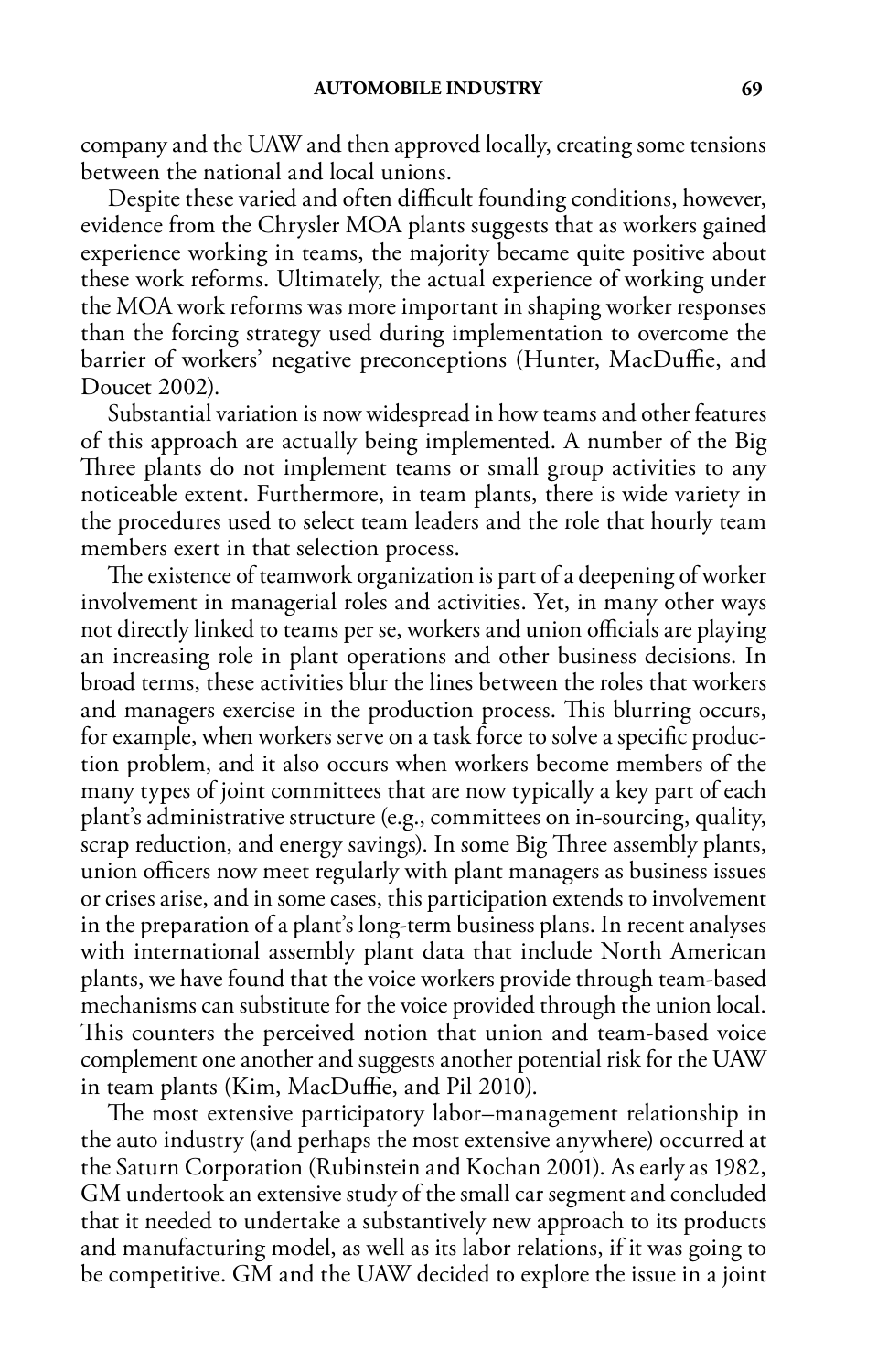effort, ultimately resulting in the creation of the Saturn Corporation in 1987 and the opening of the Saturn plant in Spring Hill, Tennessee. Billed as "a different kind of company, a different kind of car," Saturn served as the test bed for a number of innovations, ranging from its no-haggle pricing to its space-frame product technology to process technology such as its lost-foam engine casting process (Pil and Rubinstein 1998).

Most intriguing, however, was Saturn's innovative labor–management relationship. Centered on a consensus decision-making process, it included a partnering arrangement whereby the UAW was involved not just in supplier selection and dealer approval but also in the day-to-day management of the Saturn operations. Every supervisor (called a module adviser) had a union counterpart. At the top level of Saturn was a Strategic Advisory Committee that engaged in long-run business planning and included the president of the UAW local union. Unfortunately, plagued by sales declines and a lack of attractive new models and facing a national union and corporate leadership that were not committed to radical labor relations change, Saturn did not survive the 2007–2009 financial crisis.

Despite the general pattern of diversity and decentralization, new corporate-level initiatives beginning in the mid-1990s attempted to standardize the production system across plants around the world. This trend differs from a past in which production systems varied widely across facilities, depending on history, product line, vintage of technology, nature of labor relations, and the inclinations of particular managers and union officials. One factor, as noted previously, is the influence of lean production, which most auto companies have seized on as their model for manufacturing. But a more universal impulse derives from the high level of complexity and volatility affecting many modern manufacturing operations and therefore the goal of reducing process variance while also establishing a clear basis for evaluating the impact of changes in production methods. Standardization becomes an important step in both internal learning processes and in the transfer of learning across settings.

The most prominent examples of this trend can be found at Ford and Chrysler. Following their MOA initiatives, which were carried out jointly with the UAW but affected only a small number of assembly plants, both companies by the late 1990s chose to promote a common production system, modeled closely on the Toyota Production System, throughout all of their North American plants; these were called the Ford Production System and the Chrysler Operating System. General Motors has been attempting a replication strategy, with new plants in China, Poland, Argentina, and Brazil all modeled on their successful implementation of lean production at Eisenach in the former East Germany. Mercedes-Benz has been much influenced by the success of its new plant in the United States, which was set up from the start to operate under lean production,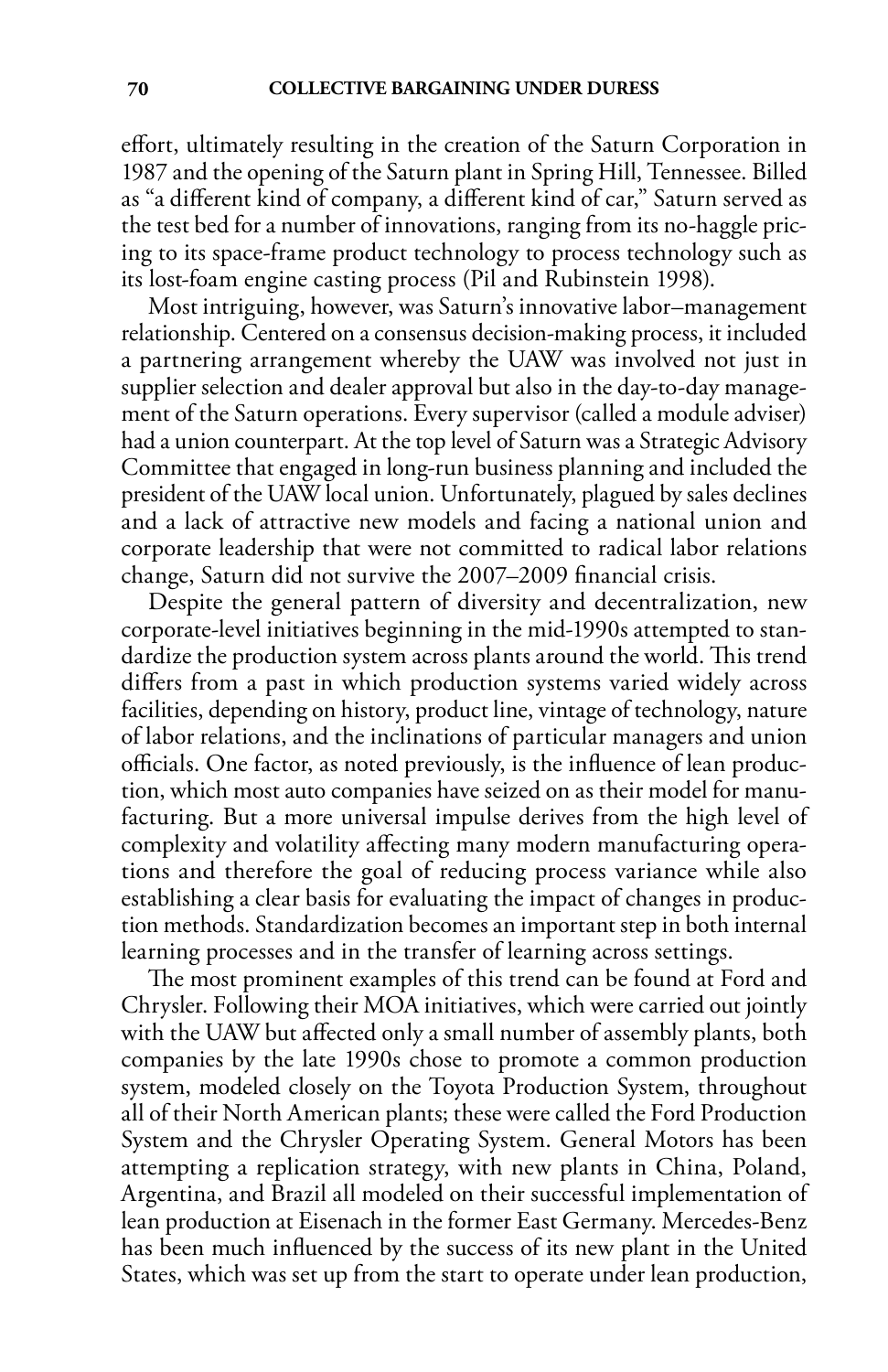and its managers now speak of implementing a common production system, modeled on Toyota, that will be applied in its German factories as well.

The historical record suggests that such efforts at standardization often fail to achieve anything more than partial diffusion. This trend is also directly counter to the pattern of diversity and decentralization observed for industrial relations and collective bargaining. But it is worth noting that a logic now exists for automakers to undertake careful efforts to coordinate production globally, particularly for products built on common platforms, and that efforts to transfer knowledge across plants are far more extensive and sophisticated that in the past. Indeed, in recovering from the industry crisis, Ford and GM are both emphasizing not just North American uniformity in production systems but the goal of global consistency in initial implementation and in diffusion of any solutions found to production problems. This logic could certainly affect corporate strategies for industrial relations in such areas as work organization, pay and benefits, and dispute resolution. Union responses could thus have a more determinant effect on whether the standardization of production systems, is achieved even partially.

Although variation in employment relations has increased in the auto parts sector generally in a manner similar to developments in the assembly sector. At the same time, a number of factors differ in these two sectors, in part because of differences in the timing and intensity of non-union employment growth. Before they were split off into separate companies, the internal parts operations of GM, Ford, and Chrysler had been the largest producers in the auto parts industry.

Prior to the spinoff of Delphi and Visteon, Big Three company negotiators frequently had complained about the competitive pressures confronting the internal parts plants and had expressed the desire to create separate lower-tier pay rates for these operations. The UAW successfully had resisted these demands, but it was less successful in constraining the outsourcing of parts production and the negotiation of work rule concessions. In line with the Big Three–UAW bargaining structure, there were separate local (often plant) agreements at the internal parts operations, and from the early 1980s on, major concessions were negotiated in the work practices at the internal parts plants.

To improve their ability to sell auto parts to a range of customers and for bargaining leverage vis-à-vis the UAW, in May 1999, GM formally spun off its parts subsidiary, Delphi Automotive Systems, against the wishes of the UAW.19 The formal terms of the spinoff initially provided that Delphi workers were covered under the same terms of the GM–UAW national agreement. Then in 1999, a separate Delphi–UAW national contract was negotiated. The 1999–2003 Delphi-UAW agreement closely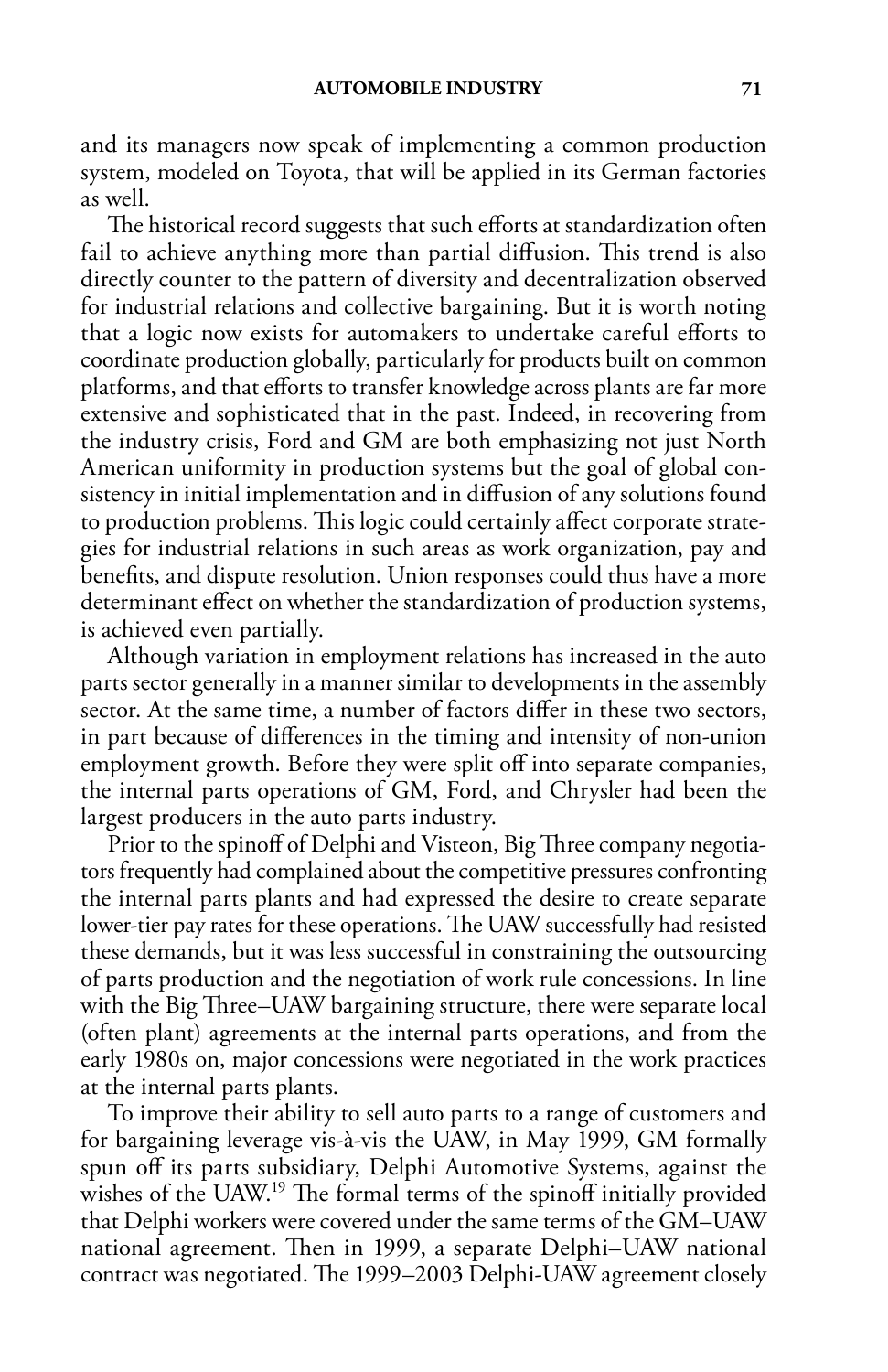mirrored the GM–UAW agreement for the 45,000 workers at Delphi's U.S. plants and provided that wages, layoff benefits, pensions, health care, and other benefits were to be on par with the GM–UAW national contract. The Delphi contract also included a mirror card check union recognition clause that was important to the UAW given the fact that some of Delphi's plants were non-union and the possibility of future acquisition by Delphi of non-union operations.

Interestingly, the UAW negotiated even more-favorable terms with Ford when Visteon Corporation (employing 23,500 hourly workers in the United States) was spun off. The 1999 Ford–UAW contract provided lifetime coverage under Ford–UAW contracts for existing employees of Visteon (these employees continued to be formally paid by Ford). The 2004 contract negotiations between suppliers and the UAW led to dramatic wage reductions for new workers, bringing salaries for this cadre of employees more in line with wages offered at non-union suppliers. But cost challenges remained. Delphi went bankrupt in 2005. Meanwhile, Ford reabsorbed a large portion of the firm and associated employees that same year in an effort to keep Visteon afloat. Even that was not enough, and Visteon entered bankruptcy in 2010. It recently re-emerged with just more than 25,000 employees—less than a third of what it had in 1998.

# **Declining Unionization of Independent Auto Suppliers**

Because the growth of non-union competition has become such a significant factor in the independent auto parts sector, it is worth examining how non-union growth has occurred. The independent (non-Big Three) parts companies that produce auto parts but do not assemble those parts into final vehicles were heavily, although never completely, organized with a lag behind the unionization of the Big Three. The percentage of the supplier plants with a majority of their workers covered by a collective bargaining agreement rose from 50% to 55% in 1940 to 95% in 1957, and unionization then produced a substantial rise in the earnings of organized workers.

Union coverage in the independent parts plants, however, fell substantially from the mid-1970s on (Katz and Darbishire 2000:43–44). The fall in unionization has been a major cause of the decline in the earnings of workers in the independent parts firms relative to the earnings of workers in auto assembly plants. Relative earnings declines occurred earlier, and have been much greater, in small firms. These earnings declines are probably linked to the fact that unionization declines were particularly large in small auto supplier firms.

The push for concessions at the independent parts firms from the early 1980s on was exacerbated by the fact that independent parts firms faced all the pressures that were impinging on the auto assemblers, lacked the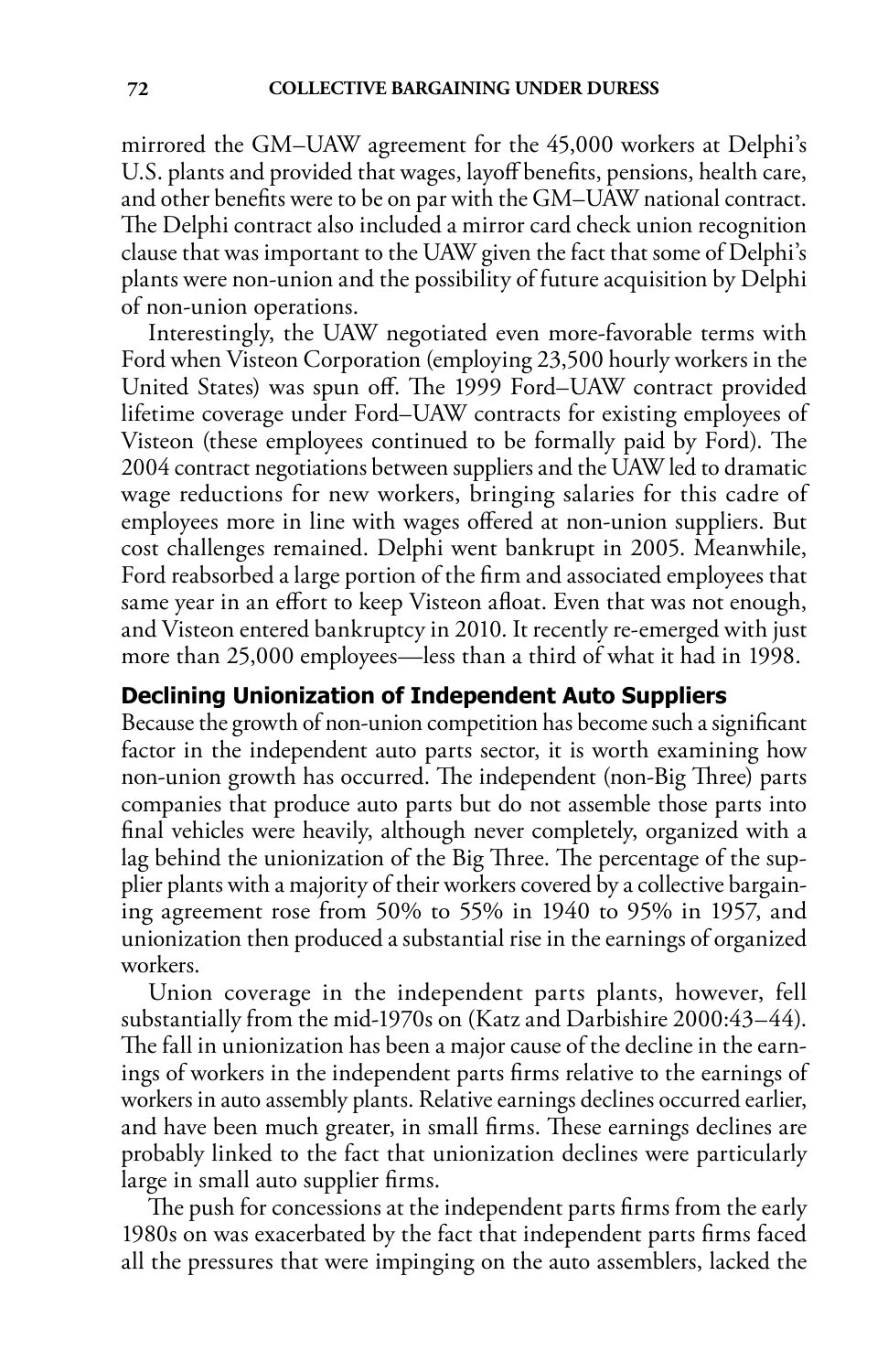financial resources of the assemblers, and faced greater low-wage domestic non-union competition. Even in the face of a set of common pressures, substantial diversity emerged in the employment relations strategies pursued by independent parts firms—diversity influenced by business and union strategies and the degree to which new investments, or the lack thereof, gave management an interest in work reorganization and/or bargaining leverage.

# **The Recovery of the Big Three from 2010 On**

The managed bankruptcy of GM and Chrysler with support provided by federal TARP funds helped those companies recover as did the slow but significant broader economic recovery. In addition, GM, Chrysler, and Ford successfully launched a number of new products. This approach contributed to strong vehicle sales, which involved some growth in market share relative to foreign imports and the transplants. The sales recovery in turn led to solid financial returns at the Big Three. As shown in Table 5, this recovery led to the reintroducton of large profit-sharing payouts for Big Three autoworkers.

As auto sales rose so did auto sector employment, to 642,700 in 2012 (a rise of 14% from the 2009 low), as shown in Table 4. Although this increase in employment was significant, it is important to note that auto sector employment remains far below previous levels. It is also noteworthy that the average hourly wage of autoworkers continued to fall, declining from \$29.65 in 2007 to \$28.13 in 2012 (Table 4). Contributing to this fall was the hiring of workers at the lower pay tier at the Big Three.

Fall 2011 bargaining at the Big Three led to collective bargaining settlements that included large lump-sum payments for regular workers but no base pay or normal cost-of-living-adjustment increases (Hobbs, 2011). Notably, the size of these lump sums varied across the three companies in line with differences in the financial performance of the three companies. For example, Ford workers received a contract ratification bonus of \$6,000 and annual inflation protection bonuses of \$1,500, while at GM, the ratification bonus was \$5,000 and the inflation bonuses were \$1,000.

The 2011 contracts did provide significant pay increases to the lowertier workers. Under the new four-year contract, pay for lower-tier workers can rise by 2015 to a maximum of \$19.28 per hour by the end of the contract. Because regular (higher-tier) workers did not receive any base pay increases in the contracts negotiated in fall 2011, this agreement promised to narrow somewhat the pay differential between lower-tier and regular workers.

The 2011 contracts also provided sizeable investment and product placement commitments from the companies. This is another part of the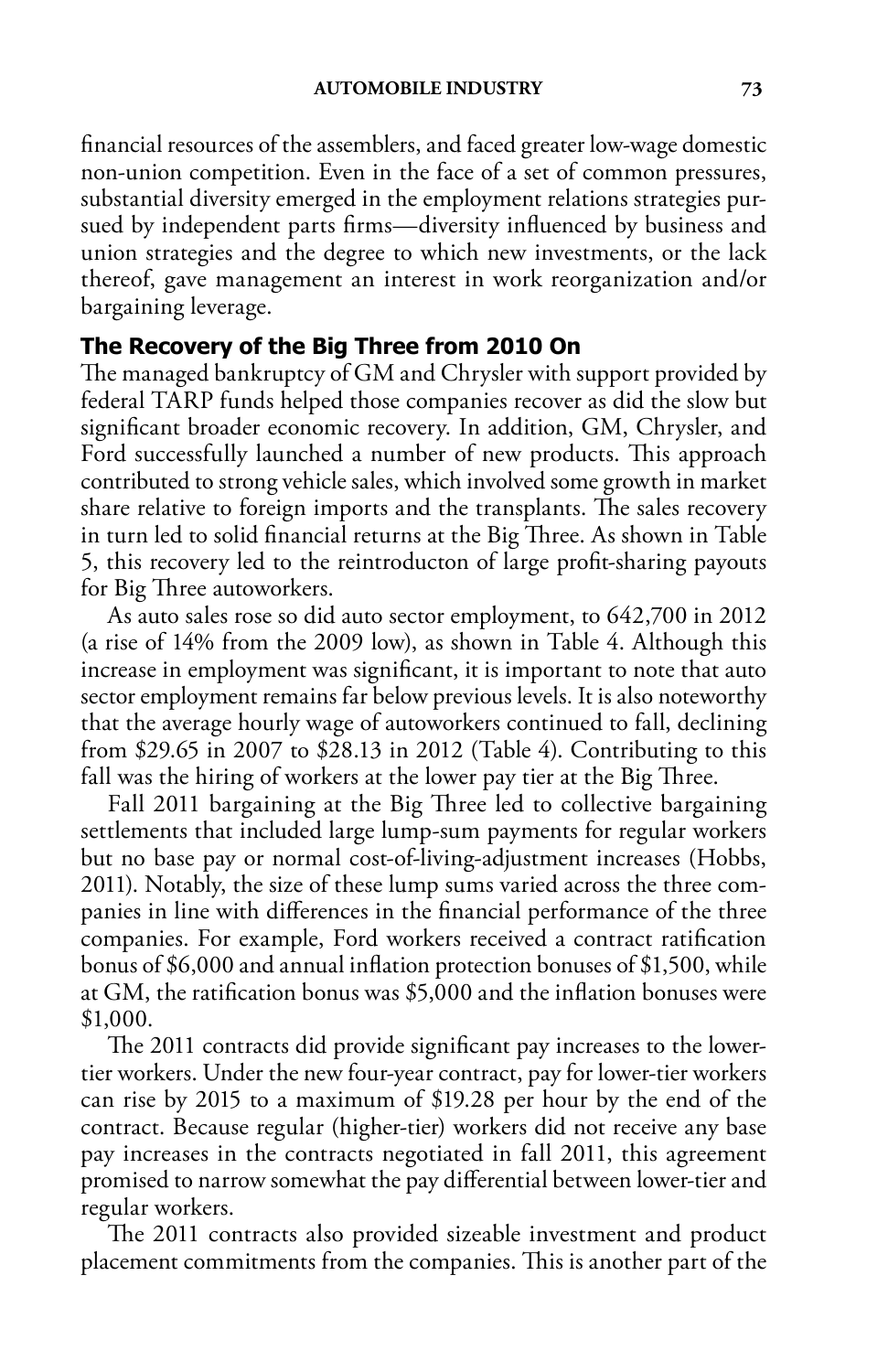UAW's efforts to ensure that employment growth would follow at the Big Three. As in 2007 and 2009, the company-level contracts negotiated in 2011 also included large early retirement buyouts for current workers. Furthermore, the GM–UAW and Chrysler–UAW 2011 contracts were settled through negotiations and, as a result, the interest arbitration impasse procedure provided in the 2009 TARP provisions did not come into play.

# **New Organizing**

The UAW has been seriously challenged by the decline occurring in the percentage of the auto workforce that is organized. This decline has been particularly steep in the independent auto parts sector, but the increasing share of non-union (transplant) auto assembly plants is also emerging as a key threat to the union's power.

The UAW has used card check and election neutrality provisions to assist its organizing activities. GM and Ford, for example, agreed to accept card check recognition within their operations and those of any subsidiaries. The UAW has recently intensified its efforts to organize one or more of the foreign transplants. UAW President Bob King appointed Richard Bensinger as the acting director of the UAW's organizing department, and Bensinger expanded the staff involved in organizing efforts currently under way at a number of the transplants. Apparently, King and Bensinger also made overtures to some of the parent owners of transplants, seeking their agreement to adhere to a set of ethical principles as a way to defuse the animosity that normally appears in organizing efforts (Bureau of National Affairs 2011).<sup>21</sup>

The UAW also increased organizing campaigns focused on organizing workers outside the auto sector. The UAW, for example, has had great success organizing table-games dealers and other Detroit casino workers and has been aggressively conducting organizing drives among university graduate teaching assistants and workers in the health care sector (Bureau of National Affairs 1999).

# **A Look to the Future**

The events of recent years confirm that a key determinant of the future course of auto labor relations will be the strength of the U.S. economy, given the heavy influence the business cycle exerts on auto sales and labor's bargaining power. It also remains to be seen how Fiat–Chrysler performs, as well as the consequences of the current European overcapacity problem for further international mergers and consolidation. Experience suggests that the latter exerts mixed effects on labor's bargaining power, reducing labor's power by enhancing outsourcing opportunities and providing whipsaw advantages to ever-larger corporate behemoths, yet it potentially benefits labor through the advantages that industry consolidation exerts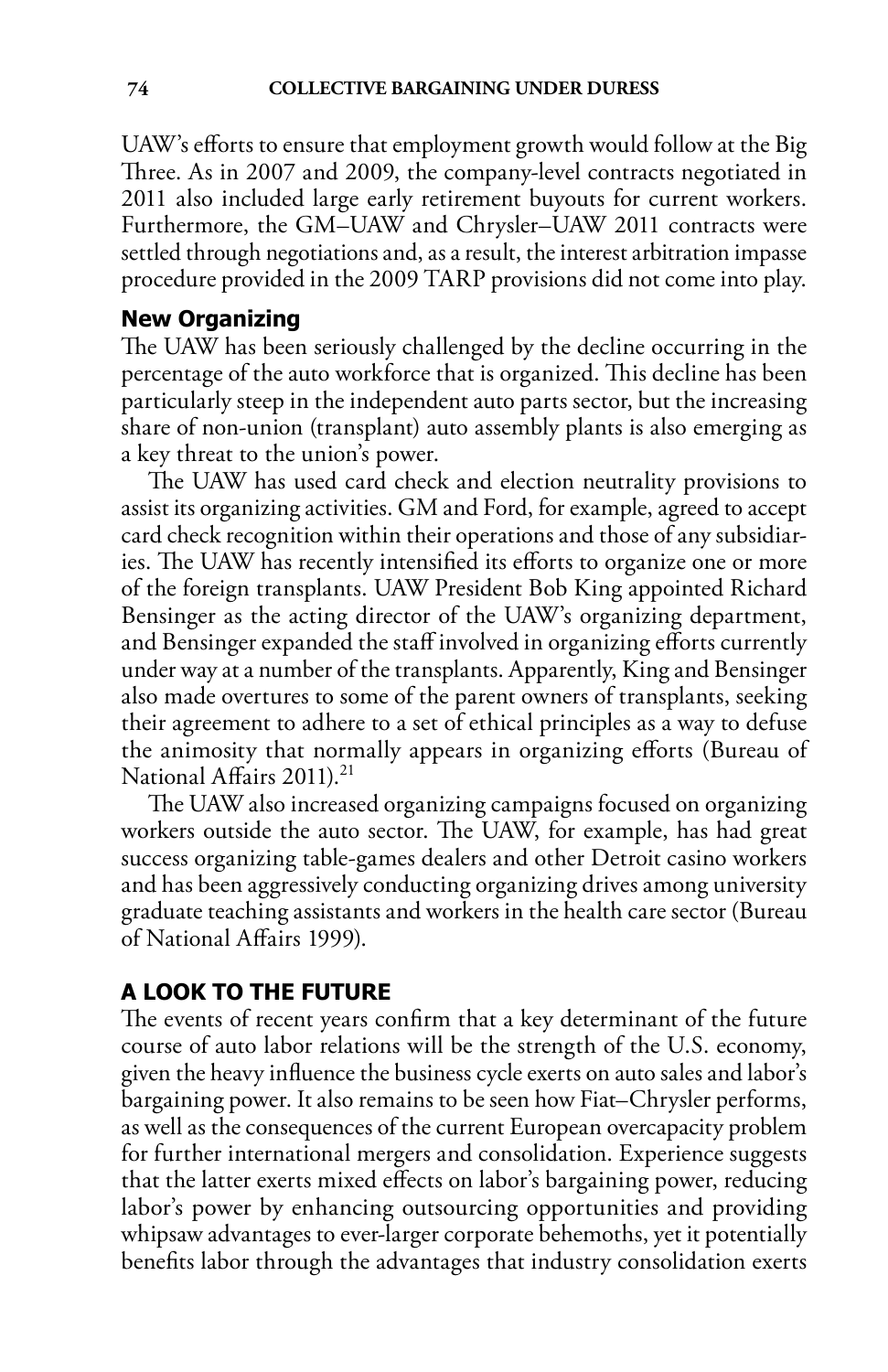on labor and management's total power by generating oligopoly-based economic rents.

A number of long-term structural challenges also confront the UAW and autoworkers (and, obviously, auto management as well given the interactive nature of labor relations). A particularly critical issue is whether the UAW (or other unions) will find a way to reverse the sizeable growth in non-union employment occurring in both auto parts and auto assembly operations. As this chapter described, although the Big Three remain fully organized, the auto sector is increasingly unorganized. The UAW has had only limited success organizing in the independent parts sector, even as the union increasingly relies on state-of-the-art organizing techniques. In the assembly sector, the abject failure experienced in recent UAW organizing at the transplants is foreboding.

Union strength is also waning in the auto sector because of the heightened opportunities assembly and parts companies have to outsource production, especially because so much of any outsourced work tends to go to non-union (and low-wage) domestic or international sites. Although the UAW has benefited from the fact that just-in-time and other lean production methods have produced pressure for production concentration, and hence the absence of long-predicted U.S. de-industrialization in this sector, the fact or threat of outsourcing continues to weaken the union.

This chapter also reported on the substantial shrinkage occurring in employment at the Big Three companies even after their recent financial recovery. Given that the Big Three were the high payers and pattern setters in the auto industry, these developments do not bode well for the future bargaining power of the UAW.

The creation of a lower tier of workers in the Big Three who earn significantly lower wages and fringe benefits compared with regular workers has created political and strategic issues for the UAW. Will the UAW continue to press for a narrowing of the pay differential between lower-tier and regular workers and even at some point create a step/seniority-based promotion ladder that guarantees access to regular pay for lower-tier workers? Although the UAW would clearly desire such a resolution to the two-tier wage issue, it is unclear whether it will have the bargaining power to achieve this objective. What is more certain is that as the share of lower-tier workers grows, political tensions are likely to build, especially at shop-floor and local union levels.

Although the unionized component of the automotive sector struggles to rediscover its footing after the dramatic bankruptcies of not just Chrysler and GM but also of the two largest unionized suppliers, intensified competition from transplant facilities will continue to put pressure on both the UAW and the Big Three. The Big Three have increased their factorylevel flexibility to some extent (although a flexibility gap with the transplants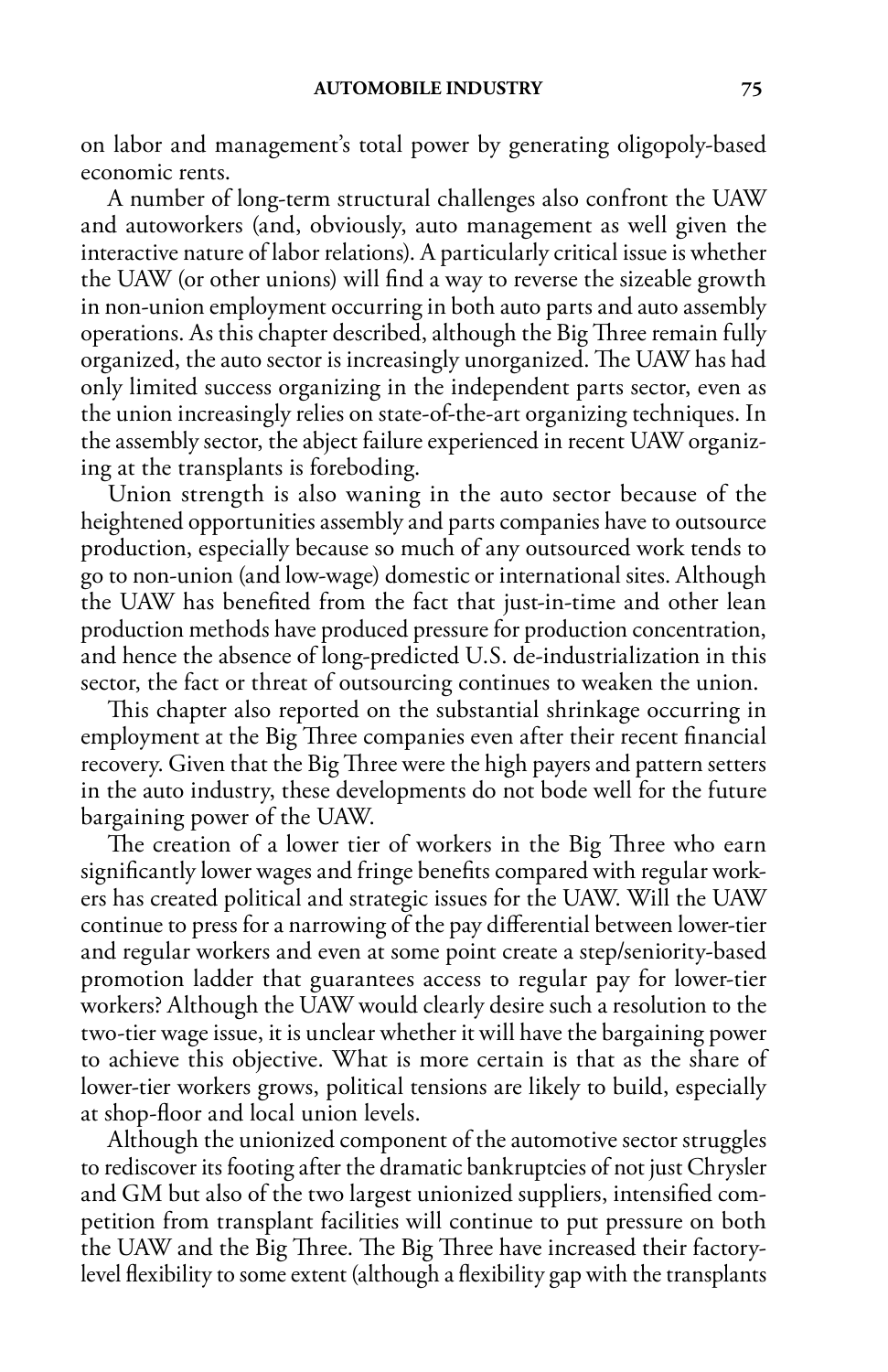remains) and have eliminated a large number of factories that were underperforming. However, volumes have shrunk to the point at which pressure from non-union competitors operating in the domestic market will certainly alter the nature of collective bargaining in the years to come.

Whatever the course of economic developments, it is clear that there will be much to be learned from the ongoing evolution of the auto industry. Although the influence of the Big Three and the UAW may decline, the auto sector remains a sizable employer and a source of revealing information concerning the evolution of production practices and industrial relations.

#### **Endnotes**

<sup>1</sup>30-and-out pensions provide that workers can retire and receive pension benefits after 30 years of service no matter what their age.

<sup>2</sup> For an analysis of the internal political operation of the UAW, see Steiber (1962).

<sup>3</sup> For lively accounts of the early history of the UAW, see Reuther (1976) and Howe and Widick (1949). An interesting account of the UAW during World War II is provided in Lichtenstein (1982).

4 Chrysler was acquired by Daimler and became a wholly owned subsidiary in 1998. In 2007, Daimler sold an 80% stake in Chrysler to Cerberus Capital. In April 2009, Chrysler filed for bankruptcy. It emerged from bankruptcy as a new entity, owned by Fiat, the U.S. and Canadian governments, and the UAW's retirement health care trust. In 2011, Fiat purchased the stakes held by the U.S. and Canadian governments.

 Mitsubishi bought out Chrysler's share of Diamond Star in 1995. The NUMMI plant closed in June 2010 after GM, during its bankruptcy proceedings, decided it could no longer maintain its 50% ownership share and Toyota declined to buy out GM's share; a small area in the NUMMI facility is now being used to build Tesla electric vehicles. In September 2012, Ford retook full management control of the AutoAlliance plant when Mazda ceased producing vehicles in the United States, renaming the plant the Ford Flat Rock Assembly Plant. Outside the U.S., GM and Suzuki had a unionized joint venture plant, CAMI, in Ingersoll, Ontario; GM took full control of this plant in 2009, and in 2012, Suzuki announced that it would no longer sell vehicles in North America. 6

<sup>6</sup> This research used a methodology for productivity that adjusts for differences in vertical integration, product size, option content, and absenteeism to ensure comparability across plants. Quality data are derived from J.D. Power's Initial Quality Survey, adjusted to include only those defects that the assembly plant has some control over. 7 Williams, Haslam, Johal, and Williams (1994) claim that performance differentials

observed in M.I.T.'s International Assembly Plant Study are not valid because such plantlevel comparisons cannot be made accurately. However, their own case rests on shaky empirical evidence, including national industry data that include car and truck producers as well as suppliers, and company data that are unadjusted for vertical integration, among other problems.

<sup>8</sup> This is very different from the jobs bank included in Big Three contracts with the UAW from the 1970s on. While originally designed to protect workers displaced by technological change and give them rights to bid on jobs elsewhere in the company, per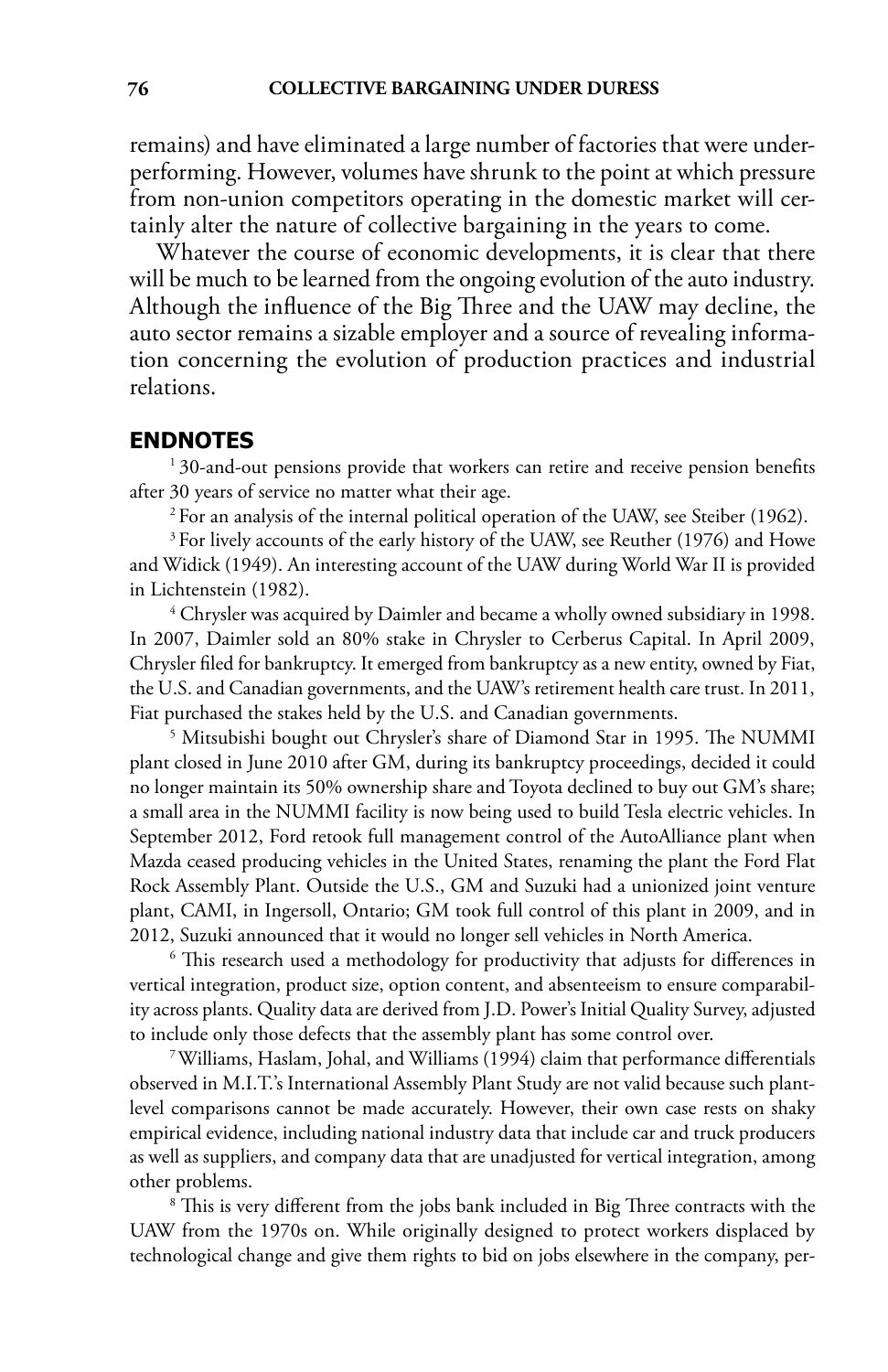sistent year-after-year declines in market share at these companies meant no realistic prospect of redeploying those being paid under this provision while not working. GM and Chrysler dropped this provision as part of the bankruptcy-related negotiations, and Ford did the same.

<sup>9</sup> The history of wage setting in the U.S. auto industry is discussed in more detail in Katz (1985).

<sup>10</sup> A chronology of postwar bargaining in the U.S. auto industry is in Bureau of National Affairs (various years) and U.S. Department of Labor (1969).

<sup>11</sup> Job control unionism is not synonymous with business unionism. The latter refers to the political philosophy of the labor movement. There are labor movements, such as those in Japan, that could be characterized as business unionist but not job control oriented.

<sup>12</sup> See Katz (1985 and 1988) for descriptions of early and mid-1980s bargaining.

<sup>13</sup> These and other job and income security programs are described more fully in Katz (1985 and 1988).<br><sup>14</sup> For example, see Bureau of National Affairs (2008) for a description of the expanded

attrition program at GM.

<sup>15</sup> The lower-tier hires also received significantly lower fringe benefits including a cash-balance defined contribution pension and much more limited health care benefits.

<sup>16</sup> Another key part of the 2009 contract modifications was terms that allowed the companies to contribute stock in lieu of much of their cash obligation to the newly created VEBA funds.

<sup>17</sup> The UAW did constrain the potential number of lower-tier workers as it negotiated caps on the share of each company's workforce that could be employed at the lower tier (the cap was first set at 20% at GM in 2007 and then expanded to 25% in the 2009 contract renegotiation).

<sup>18</sup> For a discussion of political tensions between lower- and higher-tier workers with reference to experiences in other U.S. industries, see Chaison (2009).

<sup>19</sup> Chrysler had reduced its vertical integration with much less fanfare in the early 1980s during its earlier brush with bankruptcy.

<sup>20</sup> Mean earnings in the supplier firms relative to earnings in assembly firms rose from 87.5% to 95.3% from 1940 to 1957 (Katz 1988).

<sup>21</sup> Bensinger had been the director of the Organizing Institute launched at the AFL-CIO during John Sweeney's presidency and later had developed an ethical principle–based approach to organizing in tandem with a former president of Bethlehem Steel, Richard Schubert.

## **References**

Babson, Steve, ed. 1995. *Lean Work: Empowerment and Exploitation in the Global Auto Industry*. Detroit: Wayne State University Press.

- Budd, John W. 1992. "The Determinants and Extent of UAW Pattern Bargaining." *Industrial and Labor Relations Review*, Vol. 45, no. 3, pp. 523–39.
- Bureau of National Affairs. Various years. "Collective Bargaining Negotiations and Contracts: Wage Patterns." Washington, DC.
- Bureau of National Affairs. 1999 (Aug. 18). "UAW Drawing New Members from Outside Manufacturing Industries." *Daily Labor Report*, p. C-8.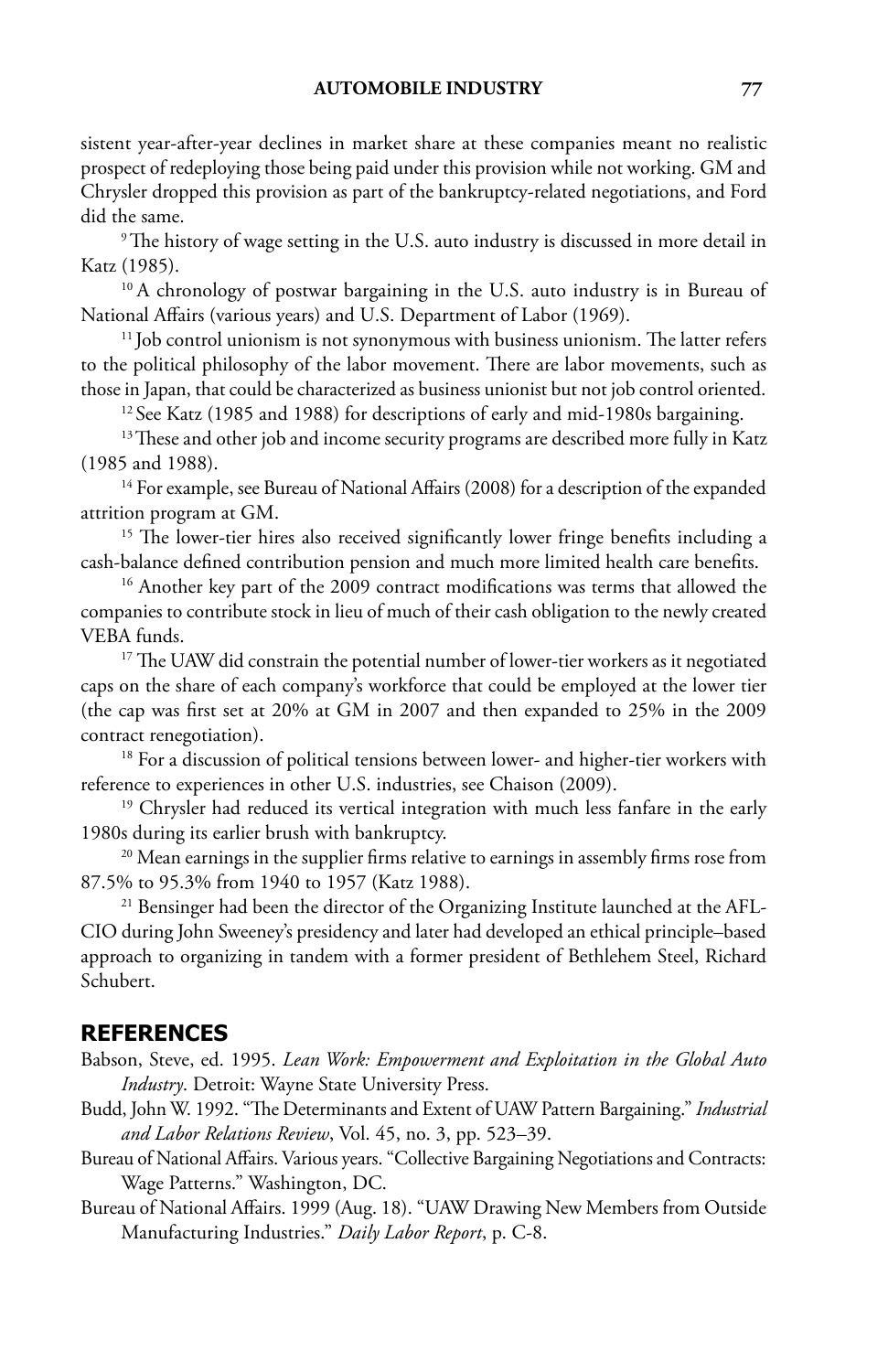- Bureau of National Affairs. 2000 (Sep. 14). "Failed Bid for Mega-Industrial Union Linked to Differences Among Three Parties." *Daily Labor Report*, p. C-1.
- Bureau of National Affairs. 2001 (Oct. 5). "Workers at Nissan Plant Overwhelmingly Reject Union Representation." *Daily Labor Report*, p. A-1.
- Bureau of National Affairs. 2008 (Feb. 13). "GM Offers New Special Attrition Program to All 74,000 UAW-Represented Employees." *Daily Labor Report*, p. A-2.
- Bureau of National Affairs. 2010. (Oct. 12). "GM's Orion Assembly to Recall Workers on Two-Tier Wages for Aveo Production." *Daily Labor Report*, p. A-16.
- Bureau of National Affairs. 2011 (Feb. 2). "UAW's King Says Talks with 'Transplants' Continuing, with Support from Other Unions." *Daily Labor Report*, p. A-12.
- Bureau of National Affairs. 2012 (Apr. 3). "UAW Membership Grew in 2011 by 4,000 Members." *Daily Labor Report*, p. A-15.
- Chaison, Gary. 2009. "Two-Tiered Wage Settlements and the Legitimacy of American Unions." *Proceedings of the 13th World Congress of the International Industrial Relations Association*. Sydney, Australia.
- Florida, Richard, and Martin Kenney. 1993. *Beyond Mass Production: The Japanese System and Its Transfer to the U.S*. New York: Oxford University Press.
- Hobbs, Susan R. 2011 (Nov. 20). "UAW Members Ratify Ford Contract Following GM Pattern Plus Richer Bonuses." *Daily Labor Report*, p. A-1.
- Holweg, Matthias, and Frits K. Pil. 2001. "Successful Build-to-Order Strategies Start with the Customer." *Sloan Management Review*, Vol. 43, no. 1, pp. 74–83.
- Holweg, Matthias, and Frits K. Pil. 2004. *The Second Century: Reconnecting Customer and Value Chain Through Build-to-Order*. Cambridge: MIT Press.
- Howe, Irving, and B.J. Widick. 1949. *The UAW and Walter Reuther*. New York: Random House.
- Hunter, Larry W., John Paul MacDuffie, and Lorna Doucet. 2002. "What Makes Teams Take? Employee Reactions to Work Reorganization." *Industrial and Labor Relations Review*, Vol. 55, no. 3 (April), pp. 448–72.
- Katz, Harry C. 1985. S*hifting Gears: Changing Labor Relations in the U.S. Automobile Industry*. Cambridge: MIT Press.
- Katz, Harry C. 1988. "Automobiles." In D. Lipsky and C. Donn, eds., *Collective Bargaining in American Industry*. Lexington, MA: D.C. Heath, pp. 13–54.
- Katz, Harry C., and Owen Darbishire. 2000. *Converging Divergences: Worldwide Changes in Employment Systems*. Ithaca, NY: Cornell University Press.
- Katz, Harry C., Thomas A. Kochan, and Jeffrey H. Keefe. 1987. "Industrial Relations Performance and Productivity in the U.S. Automobile Industry." Brookings Papers on Economic Activity 3, pp. 685–715.
- Katz, Harry C., John Paul MacDuffie, and Frits K. Pil. 2002. "Autos: Continuity and Change in Collective Bargaining." In Paul F. Clark, John Thomas Delaney, and Ann C. Frost, eds., C*ollective Bargaining in the Private Sector*. Champaign, IL: Industrial Relations Research Association, pp. 55–90.
- Kim, Jaewon, John Paul MacDuffie, and Frits K. Pil. 2010. "Employee Voice and Organizational Performance." *Human Relations*, Vol. 63, no. 3, pp. 371–94.
- Krafcik, John F., and John Paul MacDuffie. 1989. "Explaining High Performance Manufacturing: The International Assembly Plant Study." Working paper, International Motor Vehicle Program, MIT.